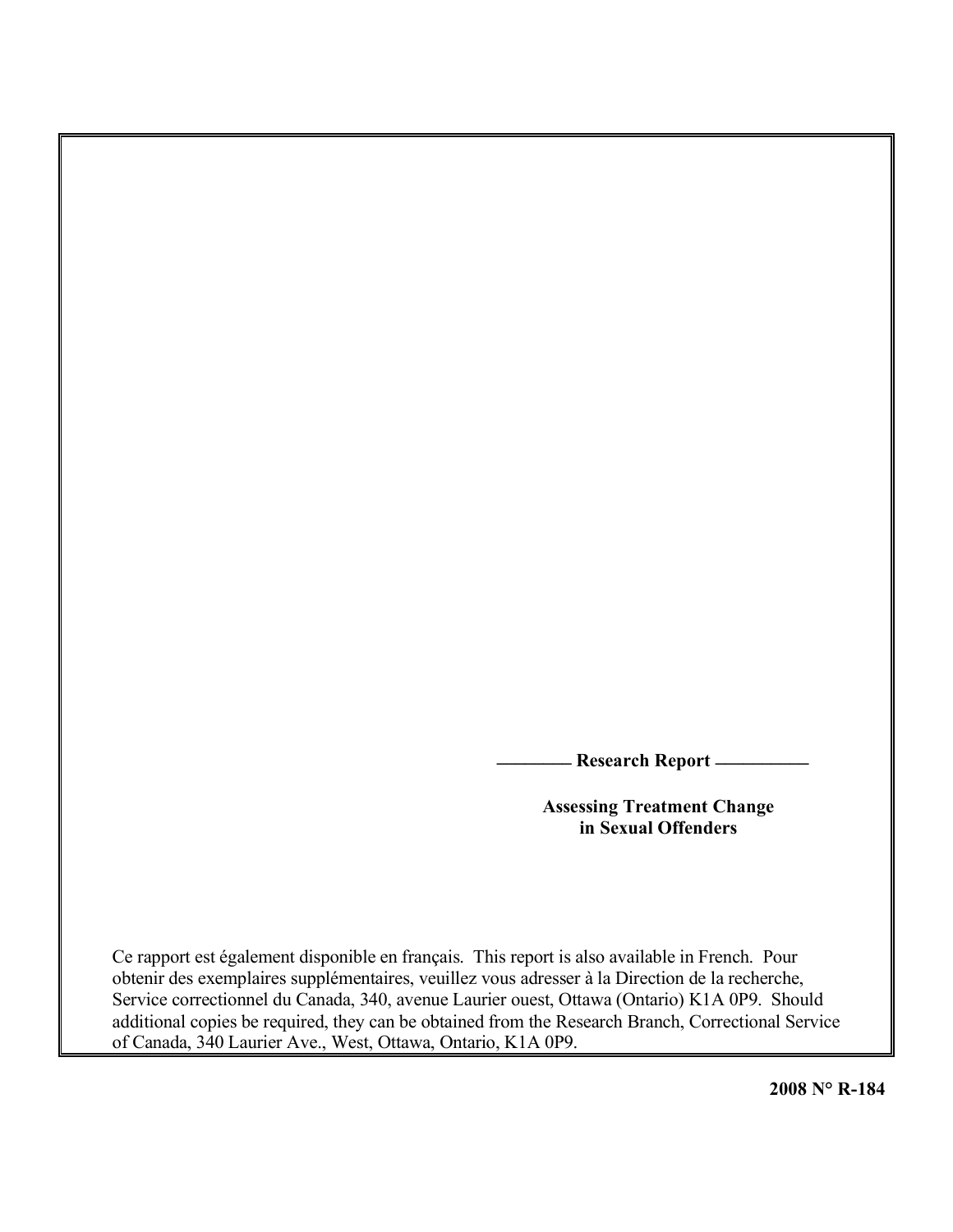**Assessing Treatment Change in Sexual Offenders**

Kevin L. Nunes

&

Franca Cortoni

Correctional Service of Canada

May, 2007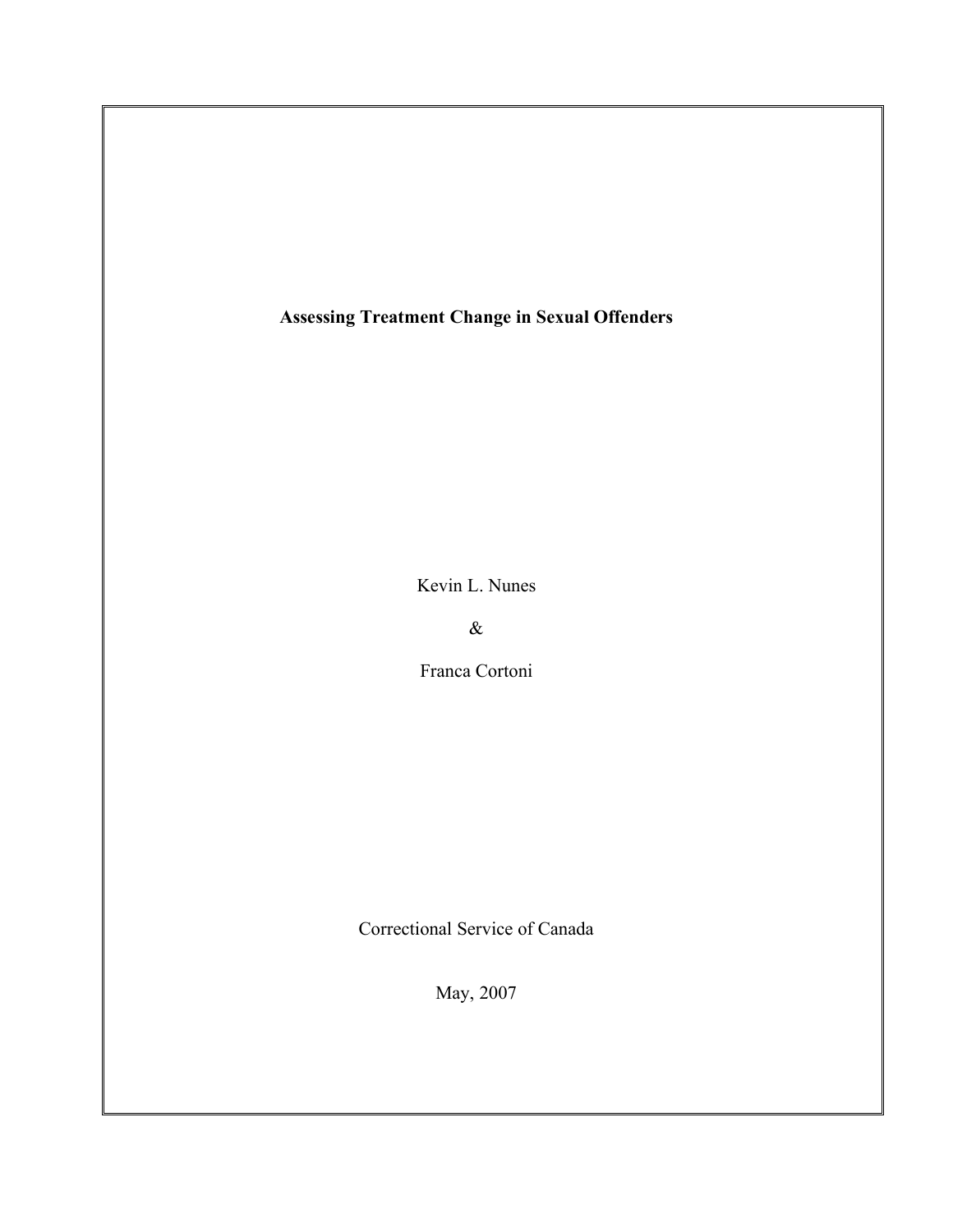# **ACKNOWLEDGEMENTS**

We thank Colette Cousineau for all her assistance with entering, retrieving, and organizing data required for this project and Phil Chitty for sharing his expertise in programming issues in the Offender Management System (OMS). Thanks go to Renée Meunier for assisting with data entry and verification, to Tammy Cabana for reviewing an earlier draft of this report, and to Dave Lenihan for computer support. We are very grateful to all the people across the country who facilitated data retrieval for this project: Sharon Broadworth, Stéphanie Bujold, Steve Cann, Bernie Goguen, Debbie Jones, Drew Kingston, Jacinth Lavoie, Ginette Leger, Regis Losier, Sharon Kennedy, Bruce Malcolm, Laurent Maillet, Sarah Morrison, Barb Mushet, Jeannie O'Keefe, Ed Peacock, Dianne Power, Gabriella Sanipelli, Anton Schweighofer, Wendy Smith, Lisa Sutherland, Bill Walker, and Pamela Yates. Thanks to Karl Hanson for statistical advice and Mark Olver for providing information and research on the Violence Risk Scale: Sex Offender version.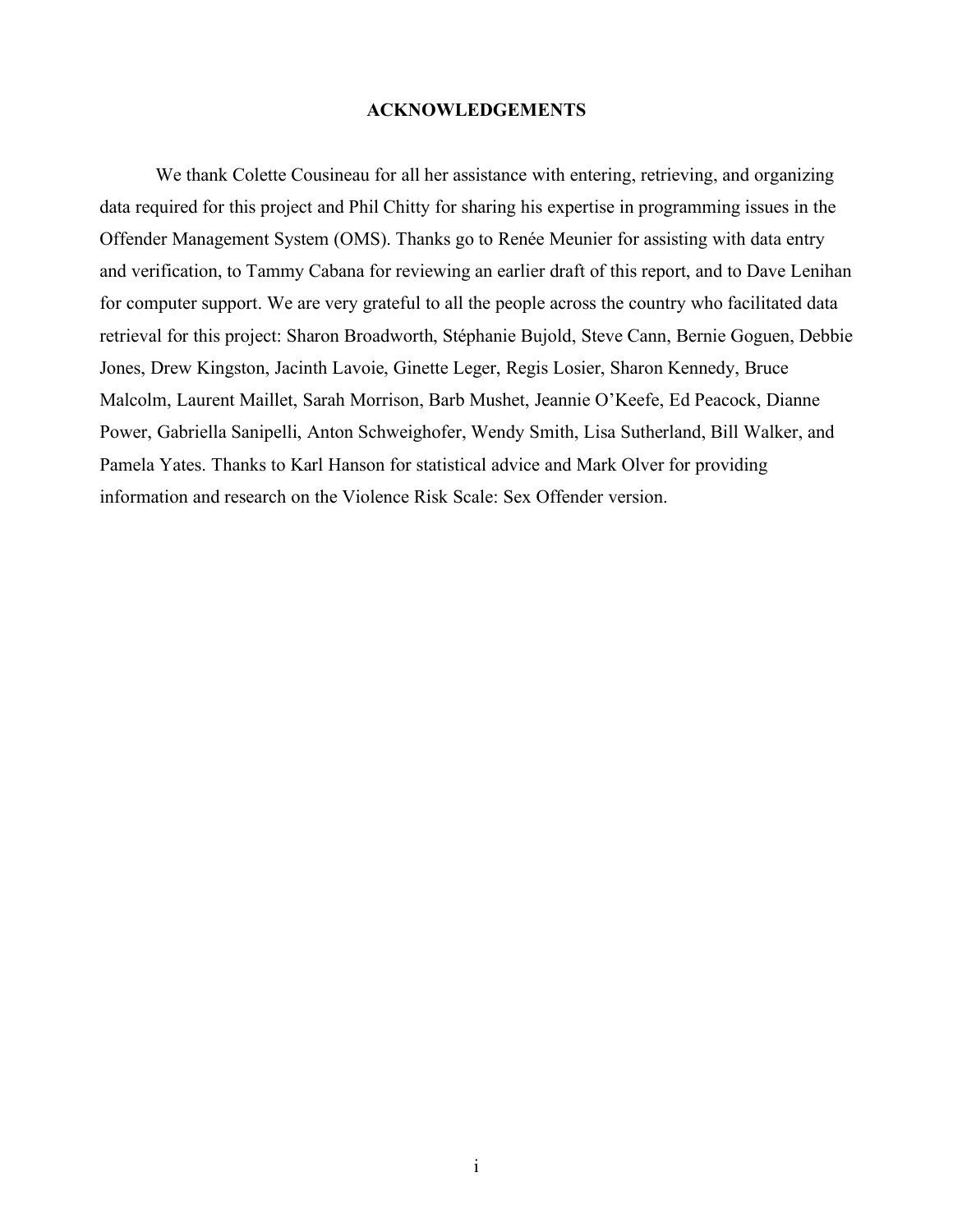# **EXECUTIVE SUMMARY**

The purpose of the current study was to assess the effectiveness of the National Sex Offender Program (NaSOP) by examining change on various treatment targets over the course of the program. These changes were assessed with dynamic risk assessment instruments and a number of self-report measures administered pre- and post-treatment. In addition to examining change, we assessed the validity of the measures by examining their correlations with validated risk assessment instruments. To the extent that the measures are correlated with risk, greater confidence can be had that the measures may be tapping criminogenic needs for sexual offenders.

Data were available for 313 sex offenders who had successfully completed the NaSOP. The majority participated in the moderate intensity program (75.4%). STATIC-99 scores were available for 225 participants. Based on STATIC-99 scores ( $M = 2.88$ ,  $SD = 2.03$ ), the average participant was moderate-low risk for sexual recidivism. SIR-R1 scores were available for 264 participants. Based on SIR-R1 scores ( $M = 9.31$ ,  $SD = 9.91$ ), the average participant was very low risk for general recidivism.

With regard to reliability, almost all of the self-report measures had acceptable internal consistency, indicating that the items of the measure were reasonably interrelated. Turning to concurrent validity, few of the self-report measures correlated with the risk assessment instruments; that is, the STATIC-99, the STABLE-2000, and the Violence Risk Scale: Sex Offender version (VRS:SO). Specifically, greater self-reported loneliness as measured by the UCLA Loneliness Scale was associated with greater risk as measured by the STABLE-2000. Greater physical aggression as measured by the Physical Aggression scale of the Aggression Questionnaire was associated with greater risk as measured by the STATIC-99 and the SIR-R1. Surprisingly, greater empathy for women in general was associated with *greater* risk as measured by the STABLE-2000, but the number of offenders in this analysis was very small  $(n = 18)$ .

In terms of treatment change, small to medium sized improvements were observed on the dynamic risk assessment instruments and on almost all of the self-report measures over the course of the NaSOP. The improvements on the STABLE-2000 and the VRS:SO suggest that the NaSOP is successfully targeting dynamic risk factors for sexual recidivism.

The absence of an untreated comparison group does not permit strong conclusions about the causal influence of the NaSOP on the improvements observed. In addition, we were unable to examine whether treatment change was linked to reductions in recidivism because data on the NaSOP battery were unavailable for many offenders who had been released to the community.

Despite these limitations, the results of the current study are encouraging. As in research on other treatment programs for sexual offenders, improvement was observed on a number of areas targeted by the NaSOP. Positive change was observed on dynamic risk assessment instruments as well as on self-report measures. In combination with the significant reductions in recidivism associated with participation in the NaSOP (Cortoni & Nunes, 2007), the evidence suggests that the NaSOP is an effective program for sexual offenders.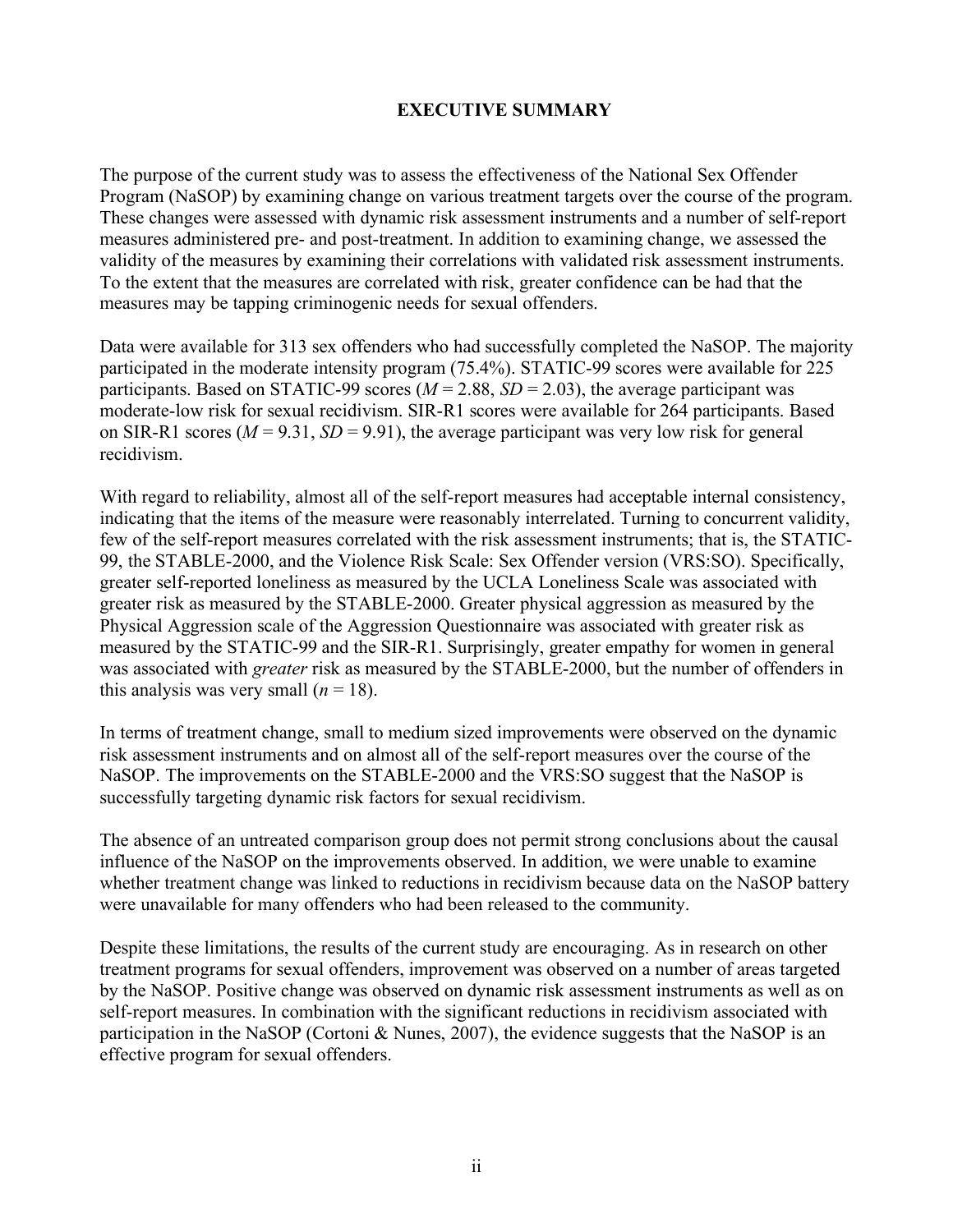# **TABLE OF CONTENTS**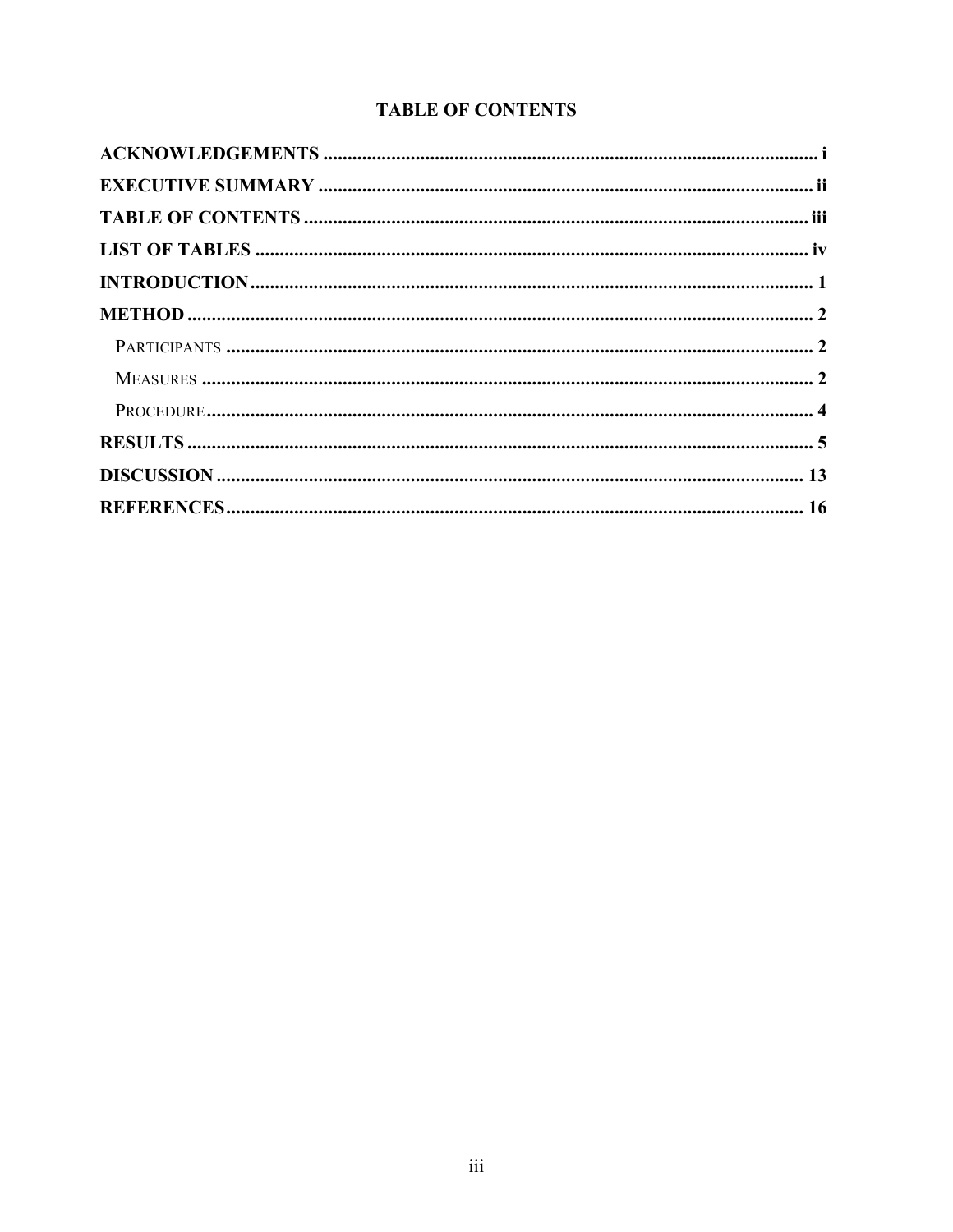# **LIST OF TABLES**

| Table 2: Intercorrelations between Risk Scales and Self-Deception (SD) and Impression          |  |
|------------------------------------------------------------------------------------------------|--|
|                                                                                                |  |
| Table 3: Intercorrelations between Self-Report Measures and Self-Deception (SD) and Impression |  |
|                                                                                                |  |
| Table 4: Concurrent Validity of the Risk Scales and Change Measures at Pre-Treatment           |  |
| Table 5: Concurrent Validity of the Self-Report Scales and Change Measures at Pre-Treatment 10 |  |
|                                                                                                |  |
|                                                                                                |  |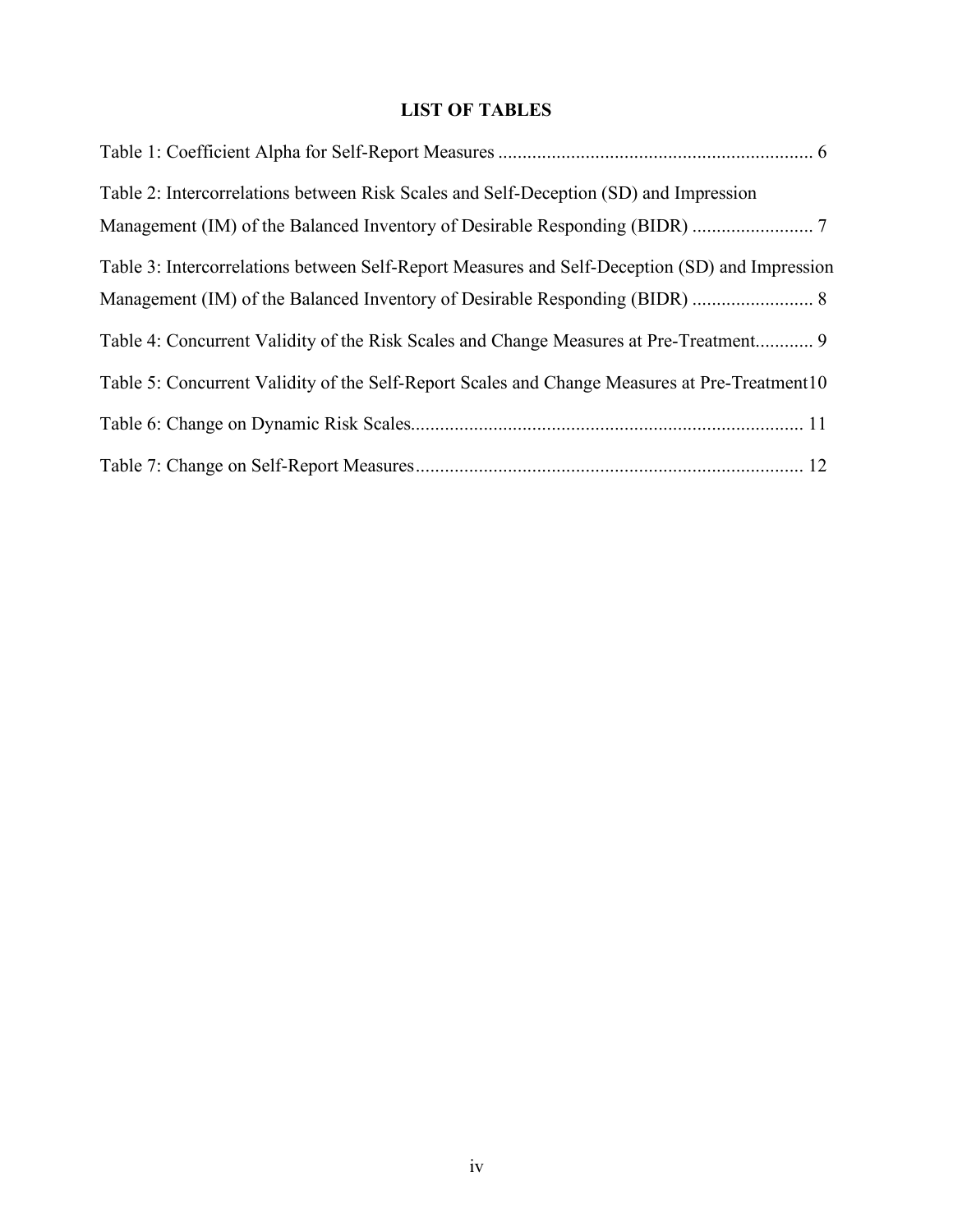## **INTRODUCTION**

The purpose of the current study was to assess the effectiveness of the National Sex Offender Program (NaSOP) by examining change on various treatment targets over the course of the program. These changes were assessed with dynamic risk assessment instruments and a number of self-report measures administered pre- and post-treatment. Although the most important outcome in evaluation of a sex offender treatment program is reduction of recidivism, it is also of interest to examine whether improvement has occurred on intermediate treatment targets. Focus on treatment change provides information about what aspects of the treatment program may be responsible for reductions in recidivism (Beech, Fisher, & Bishopp, 2004).

Recent meta-analyses suggest that sexual offender treatment programs are effective at reducing recidivism (Gallagher, Wilson, Hirschfield, Coggeshall, & MacKenzie, 1999; Lösel & Schmucker, 2005; Hanson et al., 2002; but see Rice and Harris, 2003 for a more cautious interpretation). Consistent with this research, we have found that sexual offenders who participated in the NaSOP had a lower rate of recidivism than those who did not participate in the NaSOP (Cortoni & Nunes, 2007). Statistically significant reductions in the rate of violent and any recidivism were observed. More specifically, the rate of violent recidivism was 83% lower and the rate of any recidivism was 77% lower in the NaSOP participants. Although reductions in the rate of sexual recidivism were also observed, this finding only tended toward statistical significance. Nevertheless, the rate of sexual recidivism was 68% lower in the NaSOP participants. This preliminary evidence suggests that the NaSOP is effective in reducing recidivism in sexual offenders.

The NaSOP is a cognitive-behavioural program offered at low and moderate intensity. The low intensity program is delivered both in the institutions and the community and primarily consists of 3 to 5 hours of group sessions per week over the course of 2 to 3 months, for a total of approximately 24 to 60 hours. The moderate intensity program is available in the institutions and primarily consists of 10 to 14 hours of group sessions per week over 4 to 5 months, for a total of approximately 160 to 280 hours. Both the low and moderate intensity programs are typically followed by maintenance sessions. The NaSOP is a therapeutic and semi-structured intervention aimed at reducing the risk of recidivism through the use of effective self-management. In addition to the general self-management objective, the program components are cognitive distortions, deviant arousal and fantasy, social skills, anger and emotion management, empathy, and victim awareness.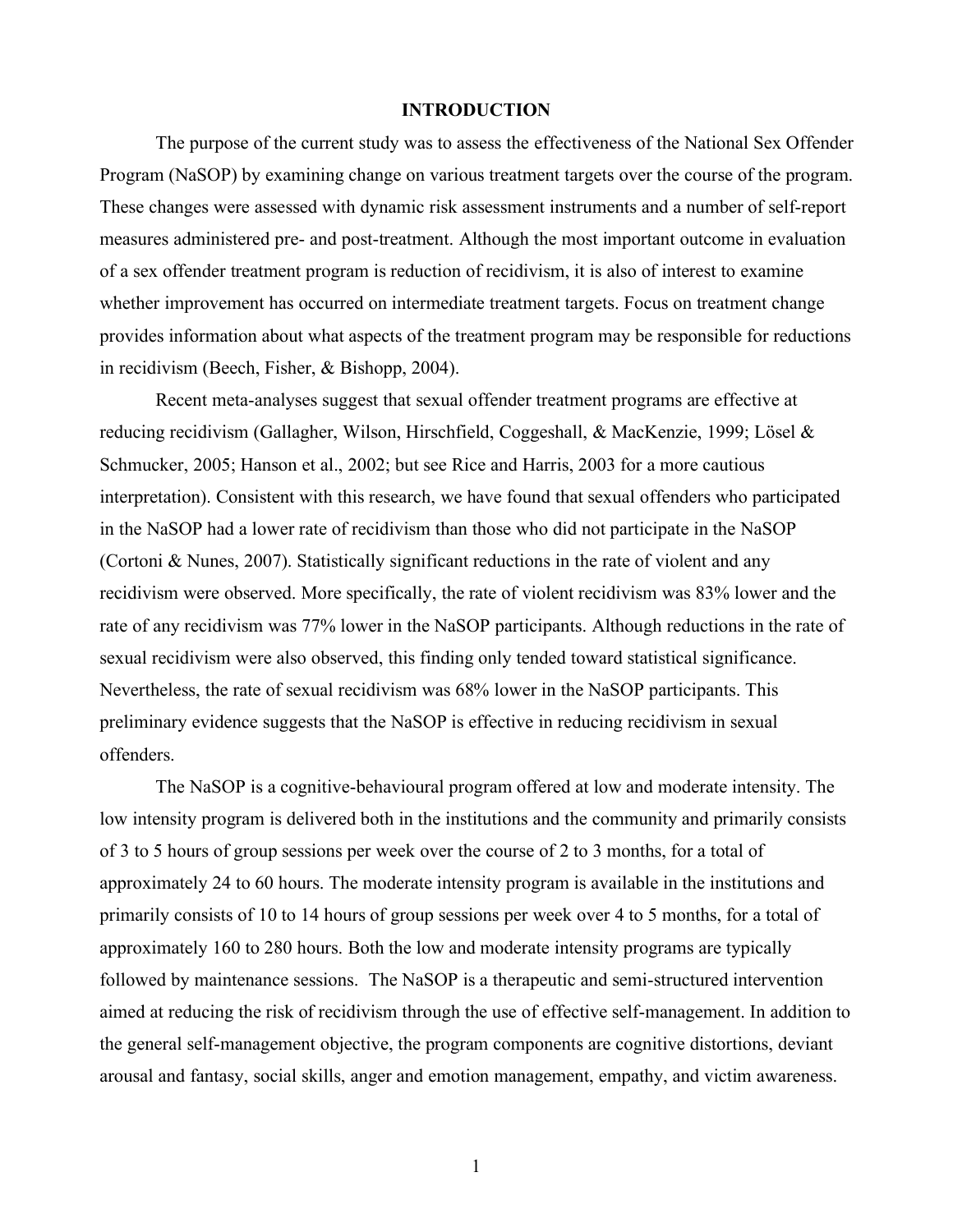Some of these components of the NaSOP were assessed by the program test battery administered pre- and post-treatment. Change in risk for recidivism was measured with the STABLE-2000 (Hanson & Harris, 2000) and the Violence Risk Scale: Sex Offender version (VRS:SO; Wong, Olver, Nicholaichuk, & Gordon, 2000). Change was also assessed with self-report measures. Although improvement is often observed on self-report measures administered over the course of sex offender treatment programs (e.g., Beech, Fisher, & Beckett, 2004; Eastman, 2004), the available evidence is mixed in terms of the predictive validity of some of the dynamic factors targeted. In their recent meta-analysis, for example, Hanson and Morton-Bourgon (2004, 2005) provided evidence that sexual preoccupations, self-regulation problems, attitudes tolerant of sexual offending, intimacy deficits, and hostility were predictive of sexual recidivism. Other variables, however, such as lack of victim empathy and denial of sexual offences were weak predictors of sexual recidivism. In the current study, in addition to examining change, we assessed the validity of the measures by examining their correlations with validated risk assessment instruments. To the extent that the measures are correlated with risk, greater confidence can be had that the measures may be tapping criminogenic needs for sexual offenders.

# **METHOD**

## **Participants**

In the database were 439 male sex offenders who had participated in the low or moderate intensity sex offender program. Data on at least one pre- and post-treatment measure were available for 336 of these offenders. Of these 336, 313 (93.4%) successfully completed the program. Only these 313 offenders were included in the analyses below.

#### **Measures**

# *Risk Assessment Instruments*

*Static-99.* The Static-99 (Hanson & Thornton, 1999) is an actuarial instrument designed to assess risk of sexual recidivism. It consists of 10 static items and scores can range from 0 to12. Higher scores reflect greater risk. Good predictive validity has been found for the Static-99 across several studies (Hanson & Morton-Bourgon, 2004).

*Statistical Information on Recidivism – Revised (SIR-R1).* The SIR-R1 (Standard Operating Practices [SOP] 700-04) is an actuarial instrument designed to estimate risk for general recidivism. The SIR-R1 consists of static items and *lower* scores are indicative of higher risk for recidivism. The SIR-R1 is currently used only with non-Aboriginal male offenders under federal jurisdiction. The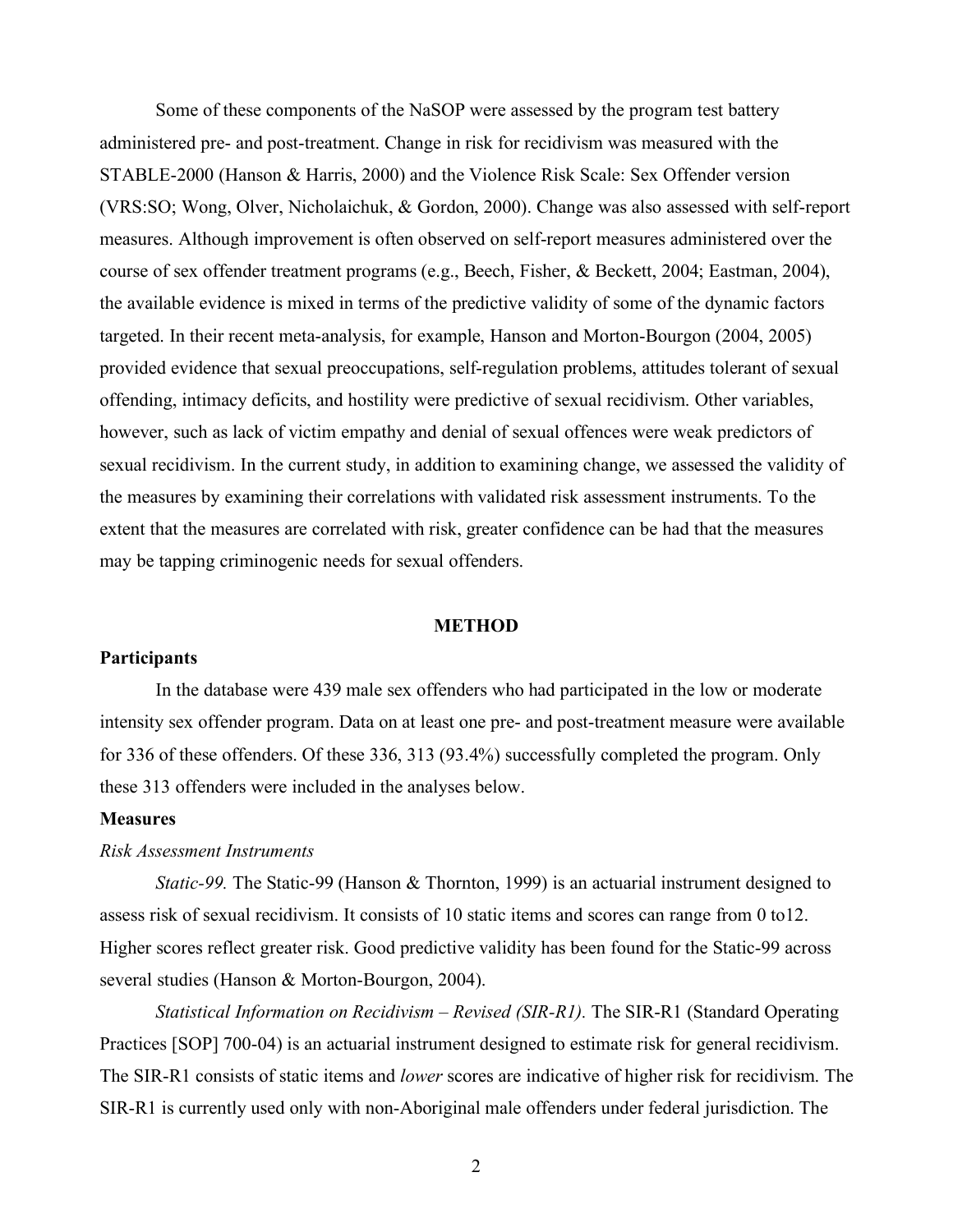measure has demonstrated good reliability (internal consistency) and predictive validity for general, violent, and sexual recidivism in a variety of samples (Hanson & Morton-Bourgon, 2004; Nafekh & Motiuk, 2002).

*Sex Offender Need Assessment Rating (SONAR) STABLE-2000.* The STABLE-2000 (Hanson & Harris, 2000) is designed to assess dynamic risk factors for sexual recidivism. Six areas are assessed: Social Influences, Intimacy Deficits, Sexual Self-Regulation, Attitudes Supportive of Sexual Assault, Co-operation with Supervision, and General Self-Regulation. The total score can range from 0 to 12, with higher scores reflecting greater risk. Good predictive validity has been demonstrated in a prospective study (Hanson, 2005).

*Violence Risk Scale: Sexual Offender Version (VRS:SO).* The VRS:SO (Wong, Olver, Nicholaichuk, & Gordon, 2000) is designed to assess static and dynamic risk factors of sexual recidivism. In the version of the VRS:SO administered to participants, static risk factors were assessed with the Static-99, which was analyzed separately in the current report. The dynamic risk factors are Sexual Deviancy, Criminality, and Treatment Responsivity. Preliminary evidence supports the predictive validity of the VRS:SO (Olver, 2003).

# *Self-Report Measures*

*Balanced Inventory of Desirable Responding (BIDR).* The Balanced Inventory of Desirable Responding (BIDR; Paulhus, 1984) is a 40-item self-report measure designed to assess the tendency to respond to self-report scales in a socially desirable manner. The BIDR consists of two subscales: Impression Management (IM; 20 items) and Self-Deceptive Enhancement (SDE; 20 items). Scores on each subscale can range from 0 to 20. Higher IM scores indicate greater response bias due to a deliberate attempt to present oneself in a favourable light. Higher SDE scores reflect greater response bias due to self-deceptive overconfidence.

*MOLEST and RAPE Scales.* The MOLEST and RAPE scales (Bumby, 1996) were designed to assess cognitions supportive of, respectively, sexual abuse of children and sexual assault of women. On the MOLEST scale (38 items), scores can range from 38 to 152. On the RAPE scale (36 items), scores can range from 36 to 144. Higher scores reflect greater endorsement of cognitions supportive of sexual offending.

*Miller Social Intimacy Scale (MSIS).* The MSIS (Miller & Lefcourt, 1982) consists of 17 items. Scores can range from 17 to 170. Higher scores reflect higher levels of intimacy.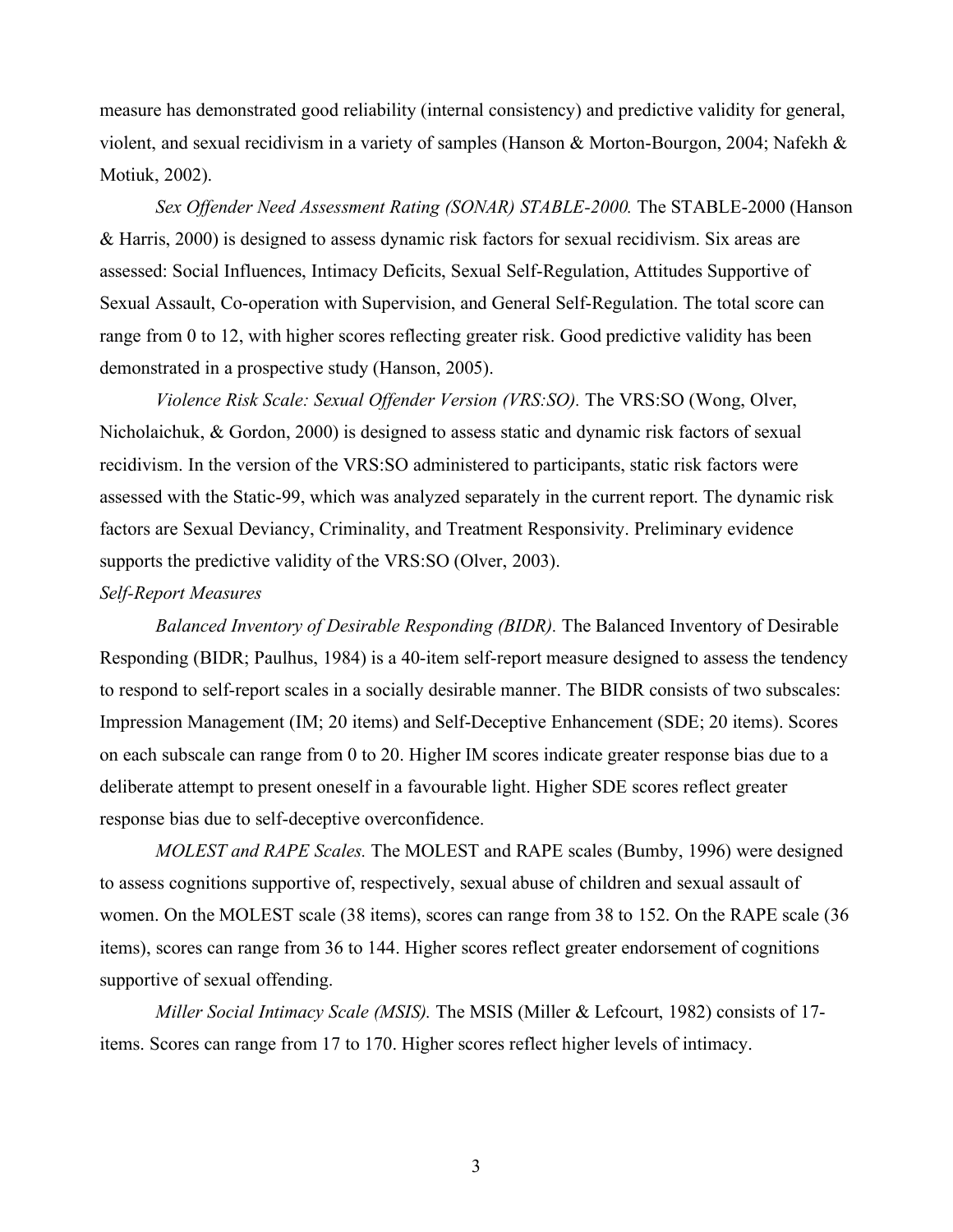*Revised UCLA Loneliness Scale.* The Revised UCLA Loneliness Scale (Russell, Peplau, & Cutrona, 1980) consists of 20 items. Scores can range from 20 to 80 and higher scores reflect greater feelings of social dissatisfaction.

*Child Molester Empathy Measure (CMEM).* The CMEM (Fernandez, Marshall, Lightbody, & O'Sullivan, 1999) assesses empathy toward a) children in general, b) a victim of child sexual abuse, and c) one's own child victim(s). Scores can range from 0 to 500 on each subscale.

*Rapist Empathy Measure (REM).* The REM (Fernandez & Marshall, 2003) assesses empathy toward a) women in general, b) a victim of sexual assault, and c) one's own adult victim(s). Scores can range from 0 to 500 on each subscale.

*Aggression Questionnaire (AQ).* The AQ (Buss & Perry, 1992) consists of 4 scales. Scores can range from 9 to 45 on Physical Aggression (9 items), 5 to 25 on Verbal Aggression (5 items), 7 to 35 on Anger (7 items), and 8 to 40 on Hostility (8 items). Higher scores indicate greater aggression, anger, and hostility.

*Sex Offender Acceptance of Responsibility Scales (SOARS).* The SOARS (Peacock, 2000) was designed to assess the degree to which offenders accept responsibility for their sexual offences. Scores can range from 0 to 32 on Acceptance of Sexual Offense (8 items), 0 to 24 on Justifications for Sexual Offending (6 items), 0 to 32 on Acceptance of Offense Planning (8 items), 0 to 32 on Acceptance of Sexual Interests (8 items), 0 to 32 on Acceptance of Victim Harm (8 items), and 0 to 32 on Motivation to Change (8 items). Higher scores are indicative of greater acceptance of responsibility.

# **Procedure**

The assessment battery was completed prior to participation in the program and, with the exception of the Static-99, again upon completion of the program. The data examined in this report were compiled from pre-existing databases, raw data, and file review. SIR-R1 data are not administered as part of the NaSOP battery; they were gathered from OMS for the current study.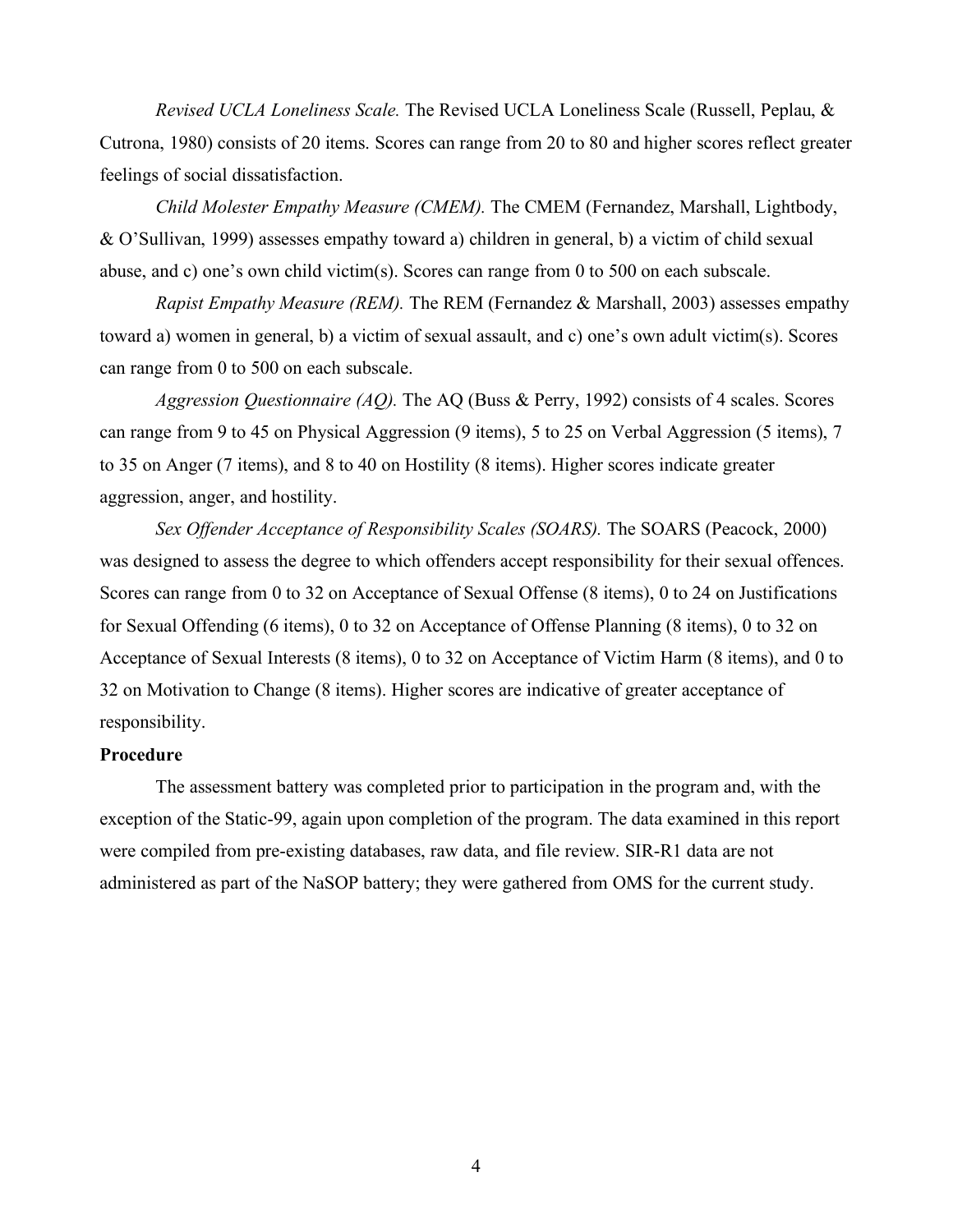## **RESULTS**

Participants' mean age at the start of the program was  $43.85$  years  $(SD = 12.70)$ . Mean sentence length was 3.84 years  $(SD = 2.50)$  for those serving a determinate sentence; 6.4% were serving an indeterminate sentence (e.g., life). Almost 8% of the participants were Aboriginal. Three quarters of offenders (75.4%) in this study participated in the moderate intensity program. It is noted that Static-99 scores were available for only 225 (out of 313) participants. Based on Static-99 scores  $(M = 2.88, SD = 2.03)$ , the average participant was moderate-low risk for sexual recidivism. SIR-R1 scores were available for 264 participants. Based on SIR-R1 scores  $(M = 9.31, SD = 9.91)$ , the average participant was very low risk for general recidivism.

# *Reliability*

Internal consistency, one type of reliability, refers to the extent to which the items that make up a scale are related to, or consistent with, one another. To assess the internal consistency of the self-report measures in the NaSOP test battery, Cronbach's coefficient alphas were computed. Measures with missing items were excluded from all analyses. As shown in Table 1, most of the measures had acceptable internal consistency (Robinson, Shaver, & Wrightsman, 1991). The one exception was the Justifications scale of the SOARS, which had poor internal consistency at both pre- and post-treatment.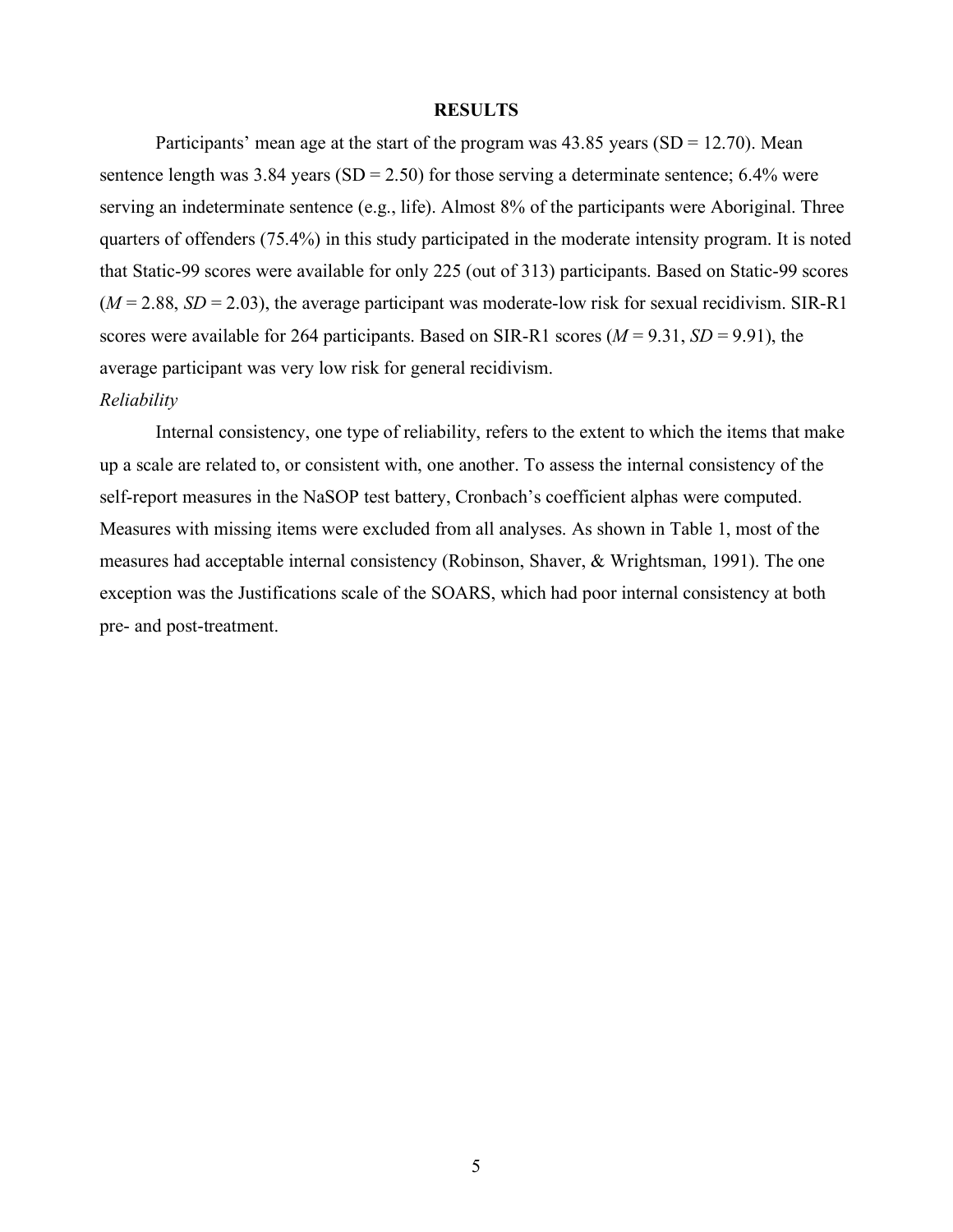# Table 1

# *Coefficient Alpha for Self-Report Measures*

|                                       |                | Pre-treatment  |          | Post-treatment   |     |
|---------------------------------------|----------------|----------------|----------|------------------|-----|
| Measure                               | Items          | $\overline{N}$ | $\alpha$ | $\boldsymbol{N}$ | α   |
|                                       |                |                |          |                  |     |
| <b>BIDR-SD</b>                        | 20             | 145            | .69      | 136              | .63 |
| <b>BIDR-IM</b>                        | 20             | 145            | .79      | 136              | .82 |
|                                       |                |                |          |                  |     |
| <b>Bumby MOLEST</b>                   | 38             | 208            | .95      | 230              | .95 |
| <b>Bumby RAPE</b>                     | 36             | 229            | .95      | 240              | .96 |
| Miller Social Intimacy Scale          | 17             | 270            | .92      | 293              | .93 |
|                                       |                |                |          |                  |     |
| <b>UCLA Loneliness Scale</b>          | 20             | 272            | .89      | 285              | .89 |
| <b>Child Molester Empathy Measure</b> |                |                |          |                  |     |
| Children in general                   | 50             | 165            | .90      | 171              | .92 |
| Child victim of sexual abuse          | 50             | 165            | .94      | 171              | .92 |
| Own child victim                      | 50             | 165            | .96      | 171              | .95 |
| <b>Rapist Empathy Measure</b>         |                |                |          |                  |     |
| Women in general                      | 50             | 93             | .94      | 90               | .95 |
| Woman victim of sexual assault        | 50             | 93             | .94      | 90               | .91 |
| Own woman victim                      | 50             | 93             | .96      | 90               | .95 |
| <b>Aggression Questionnaire</b>       |                |                |          |                  |     |
| Physical                              | 9              | 231            | .79      | 225              | .78 |
| Verbal                                | 5              | 231            | .69      | 225              | .67 |
| Anger                                 | $\overline{7}$ | 231            | .80      | 225              | .76 |
| Hostility                             | 8              | 231            | .81      | 225              | .84 |
|                                       |                |                |          |                  |     |
| <b>SOARS</b>                          |                |                |          |                  |     |
| Acceptance of sexual offence          | 8              | 142            | .80      | 135              | .78 |
| Justifications                        | 6              | 142            | .57      | 135              | .54 |
| Acceptance of offence planning        | 8              | 142            | .84      | 135              | .86 |
| Acceptance of sexual interests        | 8              | 142            | .79      | 135              | .85 |
| Acceptance of victim harm             | 8              | 142            | .90      | 135              | .79 |
| Motivation to change                  | 8              | 142            | .75      | 135              | .79 |

As shown in Tables 2 and 3, medium to large correlations with social desirability were found for almost all the measures. By convention, correlations<sup>1</sup> of around .10, .30, and .50 are respectively

 $1$  Correlations can be positive or negative depending on the direction of the relationship between the variables.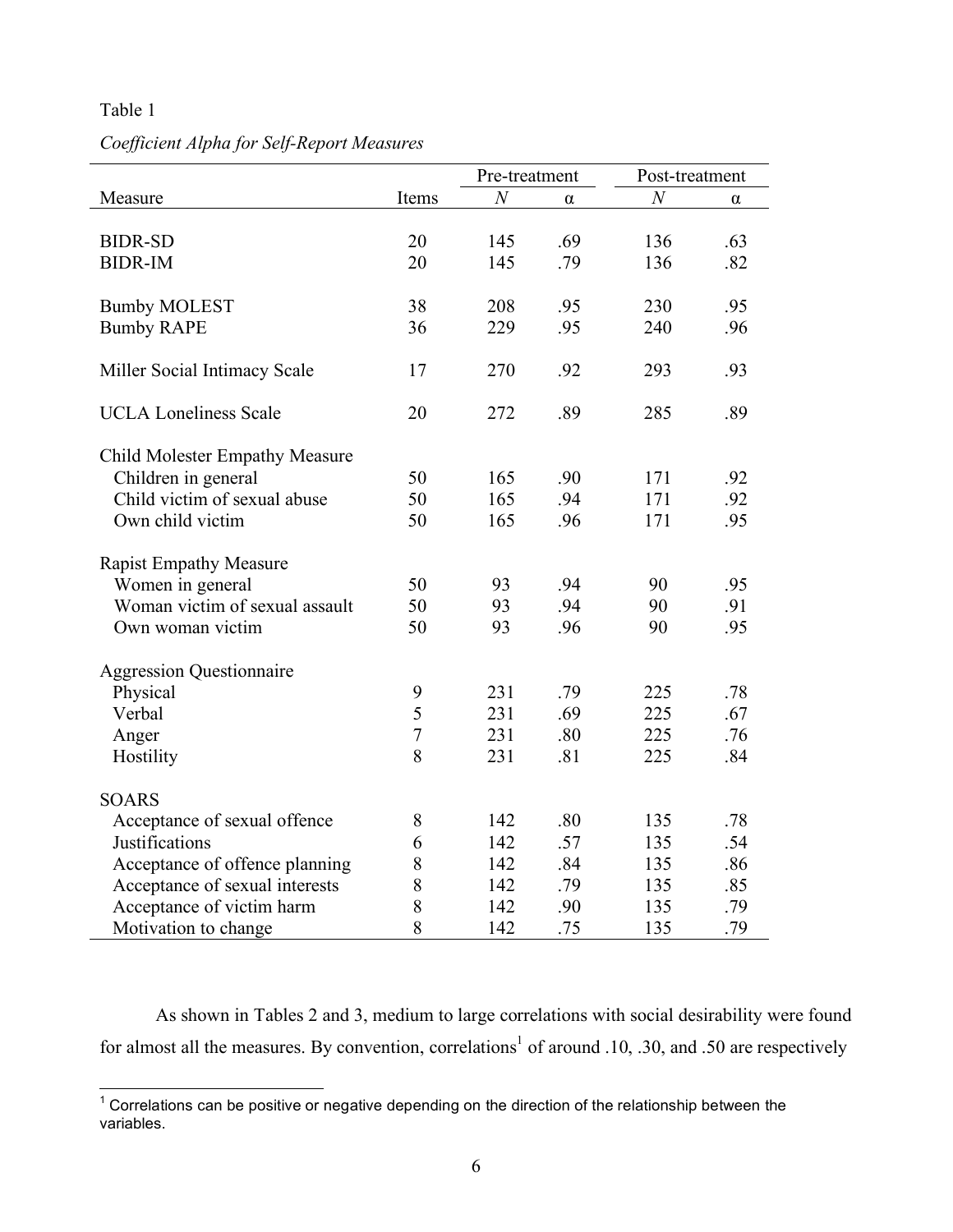considered small, medium, and large effect sizes (Cohen, 1992). Despite these sizeable correlations, the BIDR was not included as a covariate in subsequent analyses for two reasons. First, because BIDR scores were unavailable for many participants, including it as a covariate would result in a loss of half of the participants in some cases and compromise statistical power. Second, there is evidence that socially desirable responding may itself be associated with risk. More specifically, greater social desirability has been associated with *lower* risk and *lower* likelihood of recidivism (Hanson & Wallace-Capretta, 2004; Mills & Kroner, 2005, 2006; Mills, Loza, & Kroner, 2003). Thus, correlations between a self-report measure and socially desirable responding may occur because both are related to risk and not because the validity of the measure has been compromised by social desirability. Based on these findings, Mills and colleagues (Mills & Kroner, 2005, 2006; Mills et al.) have argued that partialling out social desirable responding may yield misleading results with offenders. This argument is supported by the finding in the current study that the STABLE was significantly negatively correlated with social desirability at post-test (see Table 2).

# Table 2

*Intercorrelations between Risk Scales and Self-Deception (SD) and Impression Management (IM) of the Balanced Inventory of Desirable Responding (BIDR)*

|                                  | Pre-treatment <sup>a</sup> |           |                     |                  | Post-treatment <sup>b</sup> |        |
|----------------------------------|----------------------------|-----------|---------------------|------------------|-----------------------------|--------|
|                                  | $\overline{N}$             |           | r                   | $\boldsymbol{N}$ | r                           |        |
| Measure                          |                            | <b>SD</b> | IM                  |                  | <b>SD</b>                   | IM     |
| Static-99                        | 101                        | .08       | .07                 |                  |                             |        |
| <b>STABLE</b>                    | 62                         | $-.00$    | $-13$               | 62               | $-35**$                     | $-27*$ |
| VRS:SO<br><b>Sexual Deviance</b> | 56                         | $-.04$    | $-.07$              | 33               | $-.04$                      | $-.25$ |
| Criminality                      | 56                         | .22       | $-.26$ <sup>†</sup> | 36               | .09                         | $-.11$ |
| Responsivity                     | 49                         | .18       | .00.                | 27               | $-.05$                      | $-.24$ |

 $A<sup>a</sup>$  Intercorrelations between pre-treatment BIDR and pre-treatment measures.  $B<sup>b</sup>$  Intercorrelations

between post-treatment BIDR and post-treatment measures.

 $\uparrow p < .10.$  \*  $p < .05.$  \*\*  $p < .01.$  \*\*\*  $p < .001.$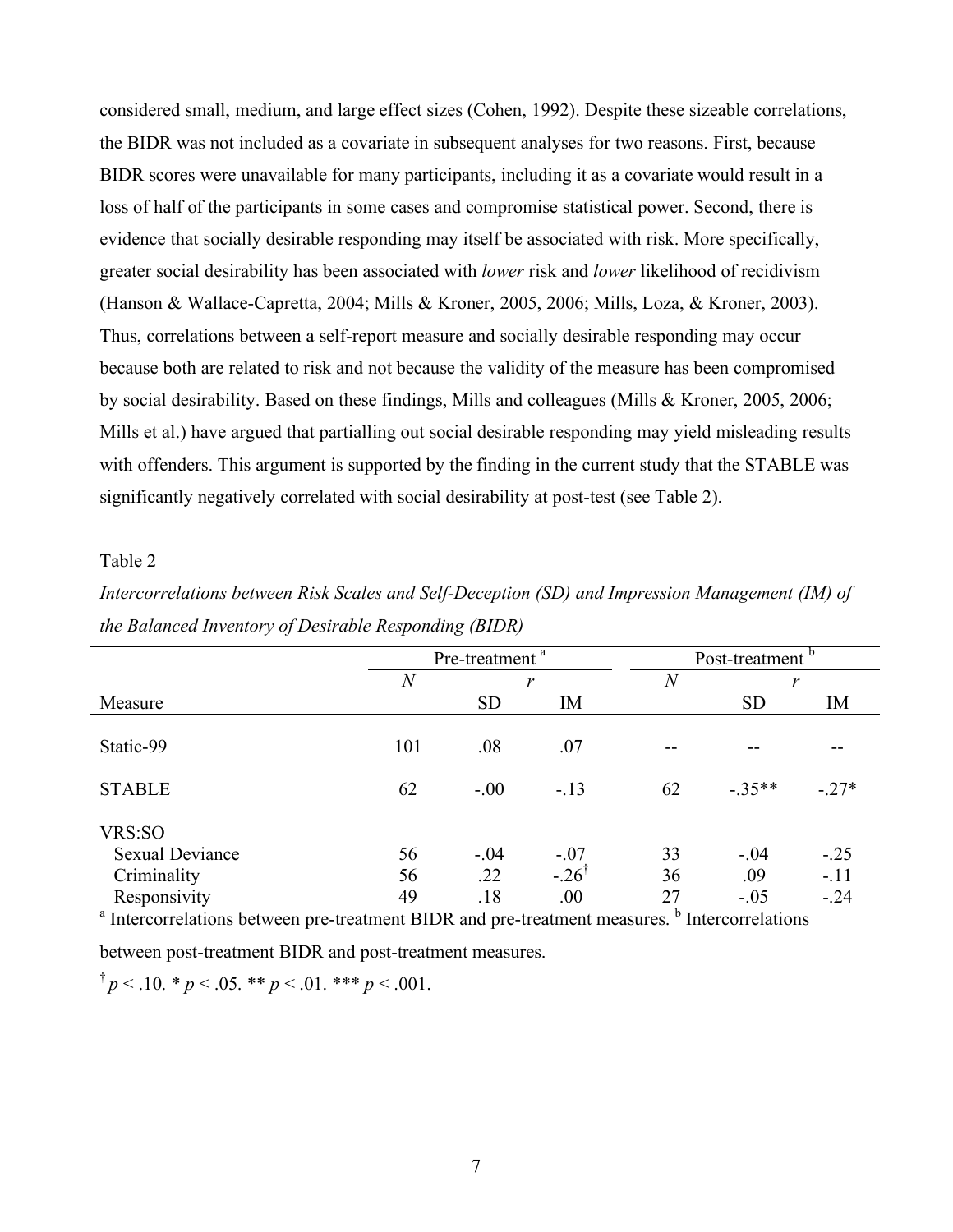# Table 3

|                                       | Pre-treatment <sup>a</sup> |                  |                  |                | Post-treatment <sup>b</sup> |                 |
|---------------------------------------|----------------------------|------------------|------------------|----------------|-----------------------------|-----------------|
|                                       | $\boldsymbol{N}$<br>r      |                  |                  | $\overline{N}$ |                             | r               |
| Measure                               |                            | <b>SD</b>        | IM               |                | <b>SD</b>                   | IM              |
|                                       |                            |                  |                  |                |                             |                 |
| <b>Bumby MOLEST</b>                   | 114                        | $-.25**$         | $-.13$           | 114            | $-.30**$                    | $-.03$          |
| <b>Bumby RAPE</b>                     | 131                        | $-.16^{\dagger}$ | $-.08$           | 123            | $-.25**$                    | $-.05$          |
| Miller Social Intimacy Scale          | 139                        | $.33***$         | $.23**$          | 135            | $.18*$                      | $-.05$          |
| <b>UCLA Loneliness Scale</b>          | 137                        | $-44***$         | $-.32***$        | 128            | $-46***$                    | $-.24**$        |
| <b>Child Molester Empathy Measure</b> |                            |                  |                  |                |                             |                 |
| Children in general                   | 81                         | $-.06$           | $-.17$           | 77             | .05                         | $-.01$          |
| Child victim of sexual abuse          | 81                         | $-.08$           | $-.23*$          | 77             | .10                         | .04             |
| Own child victim                      | 81                         | $-.23*$          | $-.18$           | 77             | .04                         | .01             |
| <b>Rapist Empathy Measure</b>         |                            |                  |                  |                |                             |                 |
| Women in general                      | 34                         | $-.10$           | .18              | 35             | $-.23$                      | $-.12$          |
| Woman victim of sexual assault        | 34                         | $-.19$           | .22              | 35             | $.33^{\dagger}$             | .08             |
| Own woman victim                      | 34                         | $-.29^{\dagger}$ | $-.02$           | 35             | .05                         | $-16$           |
| <b>Aggression Questionnaire</b>       |                            |                  |                  |                |                             |                 |
| Physical                              | 124                        | $-14$            | $-.25**$         | 99             | $-.20*$                     | $-.35***$       |
| Verbal                                | 124                        | $-.26**$         | $-37***$         | 99             | $-.10$                      | $-.28**$        |
| Anger                                 | 124                        | $-.33***$        | $-35***$         | 99             | $-.30**$                    | $-.32**$        |
| Hostility                             | 124                        | $-48***$         | $-43***$         | 99             | $-.39***$                   | $-.35***$       |
| <b>SOARS</b>                          |                            |                  |                  |                |                             |                 |
| Acceptance of sexual offence          | 118                        | $-.34***$        | $-24**$          | 100            | .04                         | $-12$           |
| Justifications                        | 118                        | $-.21*$          | $-14$            | 100            | $-.03$                      | .12             |
| Acceptance of offence planning        | 118                        | $-.30**$         | $-19*$           | 100            | $-.11$                      | $-.05$          |
| Acceptance of sexual interests        | 118                        | $-.20*$          | $-.30***$        | 100            | $-.03$                      | $-.24*$         |
| Acceptance of victim harm             | 118                        | $-18*$           | $-.16^{\dagger}$ | 100            | .03                         | $-19^{\dagger}$ |
| Motivation to change                  | 118                        | $-31***$         | $-.12$           | 100            | $-.07$                      | $-17^{\dagger}$ |

*Intercorrelations between Self-Report Measures and Self-Deception (SD) and Impression Management (IM) of the Balanced Inventory of Desirable Responding (BIDR)*

<sup>a</sup> Intercorrelations between pre-treatment BIDR and pre-treatment measures. <sup>b</sup> Intercorrelations

between post-treatment BIDR and post-treatment measures.

$$
^{\dagger}p < .10. \, ^{\ast}p < .05. \, ^{\ast\ast}p < .01. \, ^{\ast\ast\ast}p < .001.
$$

As shown in Table 4, the intercorrelations between the risk assessment instruments were generally as would be expected. Few of the self-report measures (Table 5), however, correlated with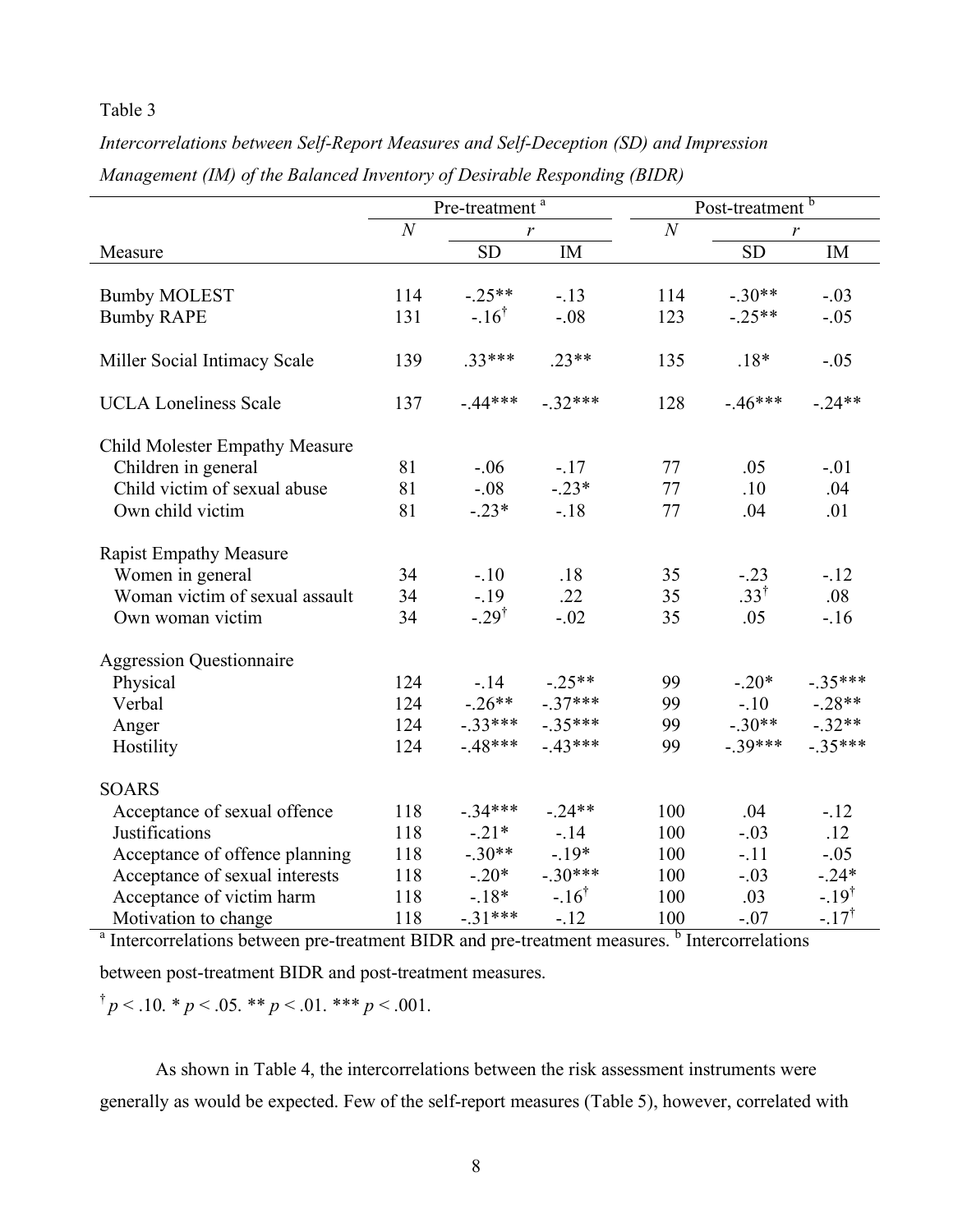the risk assessment instruments. Greater self-reported loneliness as measured by the UCLA Loneliness Scale was associated with greater risk as measured by the STABLE-2000. Greater physical aggression as measured by the Physical Aggression scale of the Aggression Questionnaire was associated with greater risk as measured by the Static-99 and the SIR-R1. The findings for the Rapist Empathy Measure were somewhat surprising. Greater empathy for women in general was associated with *greater* risk as measured by the STABLE-2000. The results for empathy for one's own victim were more consistent with expectations. Specifically, less empathy for one's own victim was associated with greater risk on the STABLE-2000; this correlation, however, failed to reach statistical significance. Due to the small number of participants in these correlations between the Rapist Empathy Measure and the STABLE-2000 ( $N = 18$ ), these results should be interpreted with caution.

#### Table 4

|                                                                                                                    |                | Static-99      |    | STABLE-2000     | SIR-R1         |           |  |  |
|--------------------------------------------------------------------------------------------------------------------|----------------|----------------|----|-----------------|----------------|-----------|--|--|
| Measure                                                                                                            | $\overline{N}$ | r              | N  | r               | $\overline{N}$ | r         |  |  |
|                                                                                                                    |                |                |    |                 |                |           |  |  |
| Static-99                                                                                                          |                |                |    |                 | 193            | $-.55***$ |  |  |
|                                                                                                                    |                |                |    |                 |                |           |  |  |
| <b>STABLE</b>                                                                                                      | 101            | $19^{\dagger}$ |    |                 | 89             | $-.01$    |  |  |
|                                                                                                                    |                |                |    |                 |                |           |  |  |
| VRS:SO                                                                                                             |                |                |    |                 |                |           |  |  |
| <b>Sexual Deviance</b>                                                                                             | 132            | $-.05$         | 80 | $.41*$          | 112            | $.20*$    |  |  |
| Criminality                                                                                                        | 131            | $.31*$         | 78 | $.33*$          | 111            | $-.55*$   |  |  |
| Responsivity                                                                                                       | 117            | .05            | 71 | $.20^{\dagger}$ | 100            | .05       |  |  |
| $\frac{1}{2}$ $\mu$ $\leq$ 10 $\pm$ $\mu$ $\leq$ 05 $\pm$ $\pm$ $\mu$ $\leq$ 01 $\pm$ $\pm$ $\pm$ $\mu$ $\leq$ 001 |                |                |    |                 |                |           |  |  |

*Concurrent Validity of the Risk Scales and Change Measures at Pre-Treatment*

 $p < 0.10 \cdot p < 0.05 \cdot p < 0.01 \cdot p < 0.01$ .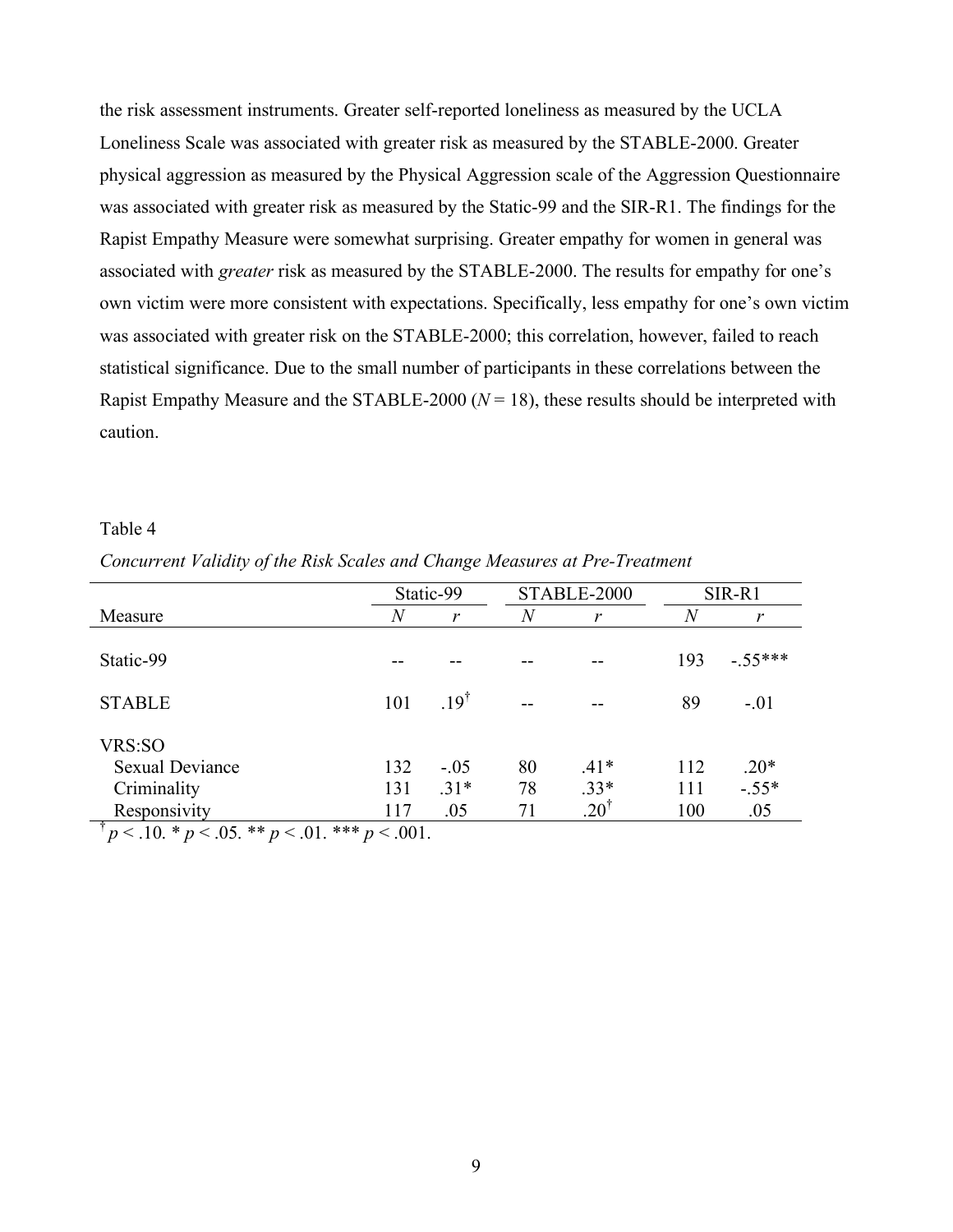# Table 5

*Concurrent Validity of the Self-Report Scales and Change Measures at Pre-Treatment*

|                                 |                  | Static-99       |                  | STABLE-2000<br>SIR-R1 |                  |                  |
|---------------------------------|------------------|-----------------|------------------|-----------------------|------------------|------------------|
| Measure                         | $\boldsymbol{N}$ | r               | $\boldsymbol{N}$ | r                     | $\boldsymbol{N}$ | $\boldsymbol{r}$ |
|                                 |                  |                 |                  |                       |                  |                  |
| <b>Bumby MOLEST</b>             | 145              | $-.06$          | 80               | .14                   | 173              | $.13^{\dagger}$  |
| <b>Bumby RAPE</b>               | 158              | $-.07$          | 76               | .06                   | 197              | .08              |
|                                 |                  |                 |                  |                       |                  |                  |
| Miller Social Intimacy Scale    | 188              | $-.07$          | 91               | $-.08$                | 228              | .04              |
|                                 |                  |                 |                  |                       |                  |                  |
| <b>UCLA Loneliness Scale</b>    | 193              | $-.03$          | 93               | $.24*$                | 227              | .02              |
|                                 |                  |                 |                  |                       |                  |                  |
| Child Molester Empathy Measure  |                  |                 |                  |                       |                  |                  |
| Children in general             | 113              | $-18^{\dagger}$ | 66               | .08                   | 132              | .01              |
| Child victim of sexual abuse    | 113              | $-.09$          | 66               | $-.01$                | 132              | .04              |
| Own child victim                | 113              | $-.06$          | 66               | $-.11$                | 132              | .13              |
|                                 |                  |                 |                  |                       |                  |                  |
| <b>Rapist Empathy Measure</b>   |                  |                 |                  |                       |                  |                  |
| Women in general                | 68               | $-18$           | 18               | $.51*$                | 77               | .00              |
| Woman victim of sexual assault  | 68               | $-.05$          | 18               | .17                   | 77               | .00              |
| Own woman victim                | 68               | .04             | 18               | $-.24$                | 77               | .11              |
|                                 |                  |                 |                  |                       |                  |                  |
| <b>Aggression Questionnaire</b> |                  |                 |                  |                       |                  |                  |
| Physical aggression             | 166              | $.27*$          | 76               | $-.01$                | 196              | $-.32*$          |
| Verbal aggression               | 166              | $-.04$          | 76               | .05                   | 196              | .04              |
| Anger                           | 166              | .09             | 76               | .16                   | 196              | $-.09$           |
| Hostility                       | 166              | $-.08$          | 76               | $.19^{\dagger}$       | 196              | .07              |
|                                 |                  |                 |                  |                       |                  |                  |
| <b>SOARS</b>                    |                  |                 |                  |                       |                  |                  |
| Acceptance of sexual offence    | 89               | $-.04$          | 62               | .15                   | 125              | .10              |
| Justifications                  | 89               | .12             | 62               | .09                   | 125              | $-.13$           |
| Acceptance of offence planning  | 89               | $.20^{\dagger}$ | 62               | .13                   | 125              | $-.03$           |
| Acceptance of sexual interests  | 89               | .16             | 62               | .09                   | 125              | $-.03$           |
| Acceptance of victim harm       | 89               | $-.05$          | 62               | $-.06$                | 125              | .06              |
| Motivation to change            | 89               | .06             | 62               | .13                   | 125              | .13              |

 $\bar{p}$  < .10. \* *p* < .05. \*\* *p* < .01. \*\*\* *p* < .001.

As shown in Tables 6 and 7, the within-subjects analyses of variance (ANOVAs) comparing the pre- and post-treatment scores indicated statistically significant improvement on almost all the measures. Because within-subjects analyses are very high in statistical power, however, inspection of the effect sizes (correlation coefficients) in Tables 6 and 7 is informative. The effect sizes indicate the magnitude of the change from pre- to post-treatment. Although the comparisons are within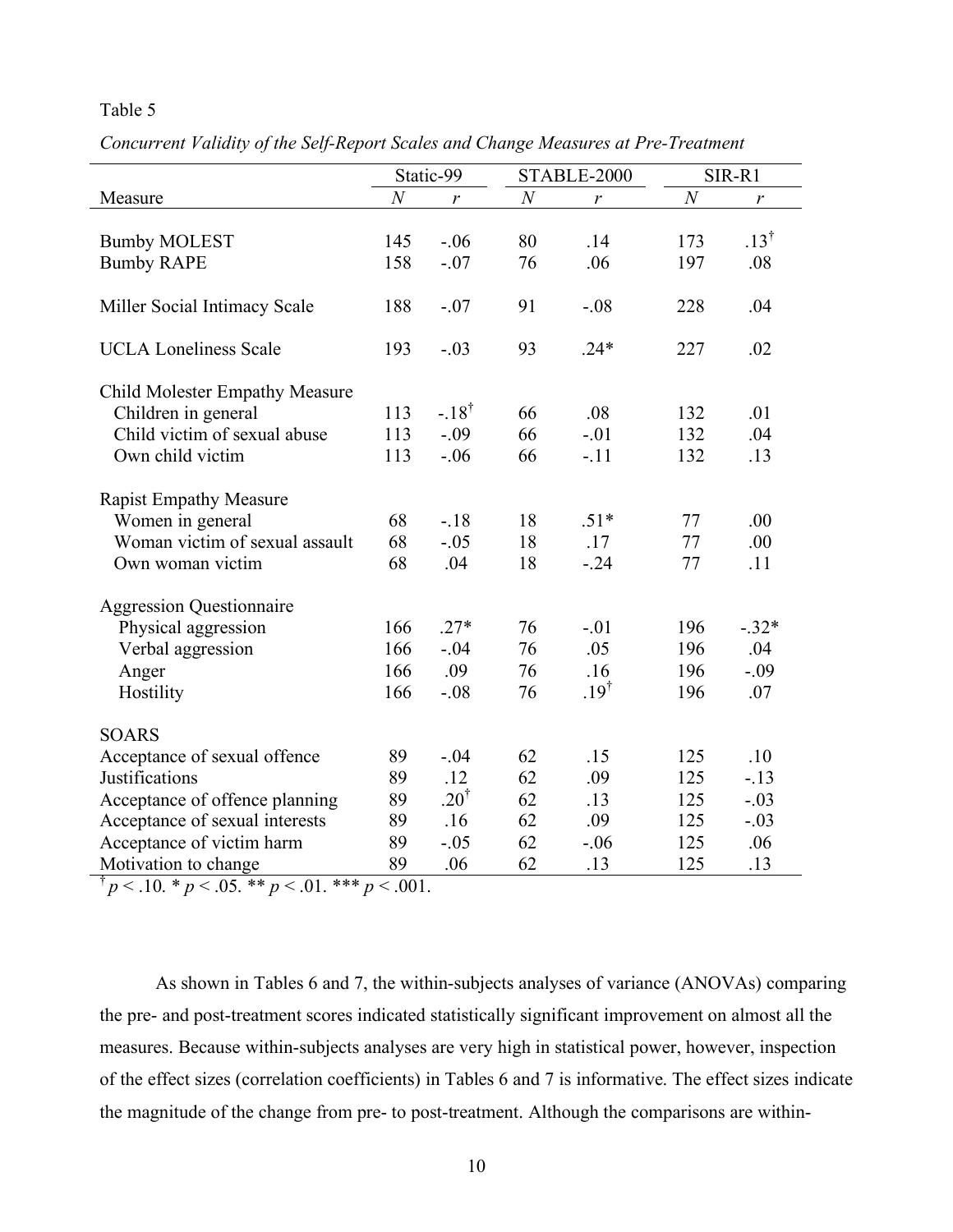subjects (i.e., comparing the same participants on a measure administered at different times), the correlations were computed as if they were between-subjects (i.e., comparing different participants) to avoid inflating the estimate of the magnitude of change. Thus, correlations computed as though they were from separate participants yielded correlations that more accurately reflect the magnitude of change from pre- to post-treatment.

As shown in Tables 6 and 7, small improvements (ranging from .09 to .20) were observed on the Criminality factor of the VRS:SO; UCLA Loneliness Scale; empathy for children in general on the CMEM; empathy for women in general on the REM; Physical Aggression and Hostility scales of the Aggression Questionnaire; and Justifications, Acceptance of Sexual Interests, and Motivation to Change scales of the Sex Offender Acceptance of Responsibility Scales.

Medium improvements were found (ranging from .24 to .39; see Tables 6 and 7) on the STABLE-2000, the Sexual Deviance and Responsivity factors of the VRS:SO; Bumby MOLEST and RAPE scales; empathy for a child victim of sexual abuse and empathy for one's own victim of sexual abuse on the CMEM; empathy for a woman victim of sexual assault and empathy for one's own victim of sexual assault on the REM; and the Acceptance of Sexual Offence, Acceptance of Offence Planning, and Acceptance of Victim Harm scales of the SOARS.

|                                                             |                | Pre-Program    |      | Post-Program |           |                |     |
|-------------------------------------------------------------|----------------|----------------|------|--------------|-----------|----------------|-----|
| Measure                                                     | $\overline{N}$ | $\overline{M}$ | SD   | M            | <b>SD</b> | $\overline{F}$ | r   |
|                                                             |                |                |      |              |           |                |     |
| Static 99                                                   | 225            | 2.88           | 2.03 |              |           |                |     |
|                                                             |                |                |      |              |           |                |     |
| SIR-R1                                                      | 264            | 9.31           | 9.91 |              |           |                |     |
|                                                             |                |                |      |              |           |                |     |
| STABLE-2000                                                 | 87             | 5.57           | 2.13 | 4.49         | 2.28      | $24.10***$     | .24 |
|                                                             |                |                |      |              |           |                |     |
| VRS:SO                                                      |                |                |      |              |           |                |     |
| <b>Sexual Deviance</b>                                      | 80             | 6.99           | 3.63 | 4.82         | 3.70      | 99.90***       | .28 |
| Criminality                                                 | 82             | 7.11           | 4.33 | 5.47         | 4.54      | $61.43***$     | .18 |
| Responsivity                                                | 72             | 5.36           | 2.01 | 4.20         | 2.59      | 55.49***       | .24 |
| $p < 10$ , * $p < 0.05$ , ** $p < 0.01$ , *** $p < 0.001$ . |                |                |      |              |           |                |     |

# Table 6 *Change on Dynamic Risk Scales*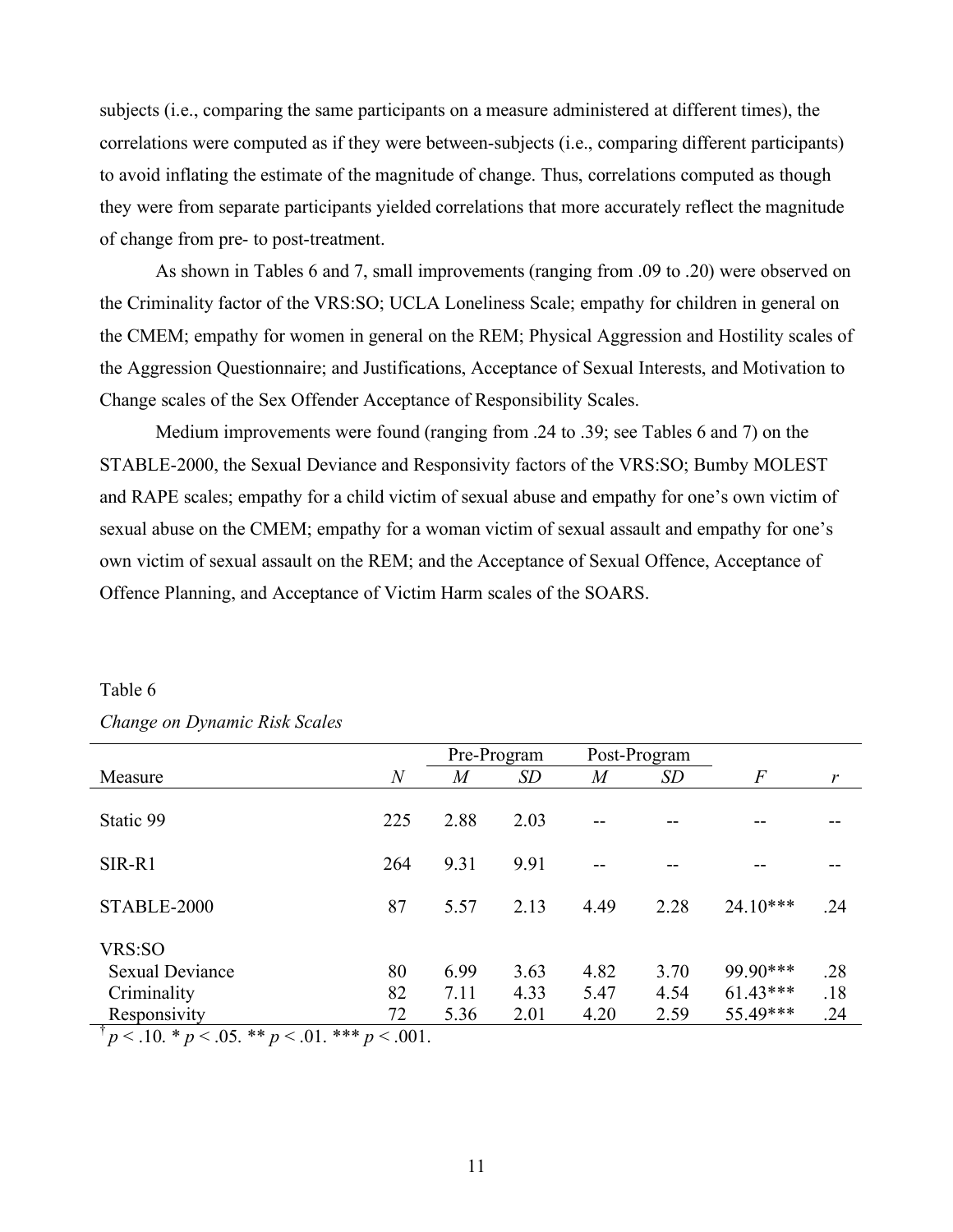Table 7

# *Change on Self-Report Measures*

|                                       |                  | Pre-Program    |       |                | Post-Program |                |         |
|---------------------------------------|------------------|----------------|-------|----------------|--------------|----------------|---------|
| Measure                               | $\boldsymbol{N}$ | $\overline{M}$ | SD    | $\overline{M}$ | SD           | $\overline{F}$ | r       |
|                                       |                  |                |       |                |              |                |         |
| <b>BIDR</b>                           |                  |                |       |                |              |                |         |
| Self-deception                        | 120              | 5.58           | 3.20  | 5.68           | 3.02         | 0.14           | $-.02$  |
| Impression management                 | 120              | 6.27           | 4.00  | 6.73           | 4.45         | 2.50           | $-.05$  |
| <b>Bumby MOLEST</b>                   | 198              | 64.81          | 17.53 | 53.87          | 14.83        | $125.20***$    | .32     |
| <b>Bumby RAPE</b>                     | 214              | 60.14          | 15.23 | 49.22          | 13.99        | 174.39***      | .35     |
|                                       |                  |                |       |                |              |                |         |
| Miller Social Intimacy                | 262              | 135.14         | 23.73 | 135.98         | 25.25        | 0.35           | $-.02$  |
| <b>UCLA</b> Loneliness                | 257              | 41.57          | 10.13 | 37.51          | 9.54         | 50.77***       | .20     |
|                                       |                  |                |       |                |              |                |         |
| <b>Child Molester Empathy Measure</b> |                  |                |       |                |              |                |         |
| Children in general                   | 139              | 319.55         | 59.03 | 340.86         | 64.09        | 19.78***       | $-17$   |
| Child victim of sexual abuse          | 139              | 374.83         | 71.45 | 407.35         | 55.46        | 42.48***       | $-.25$  |
| Own child victim                      | 139              | 356.88         | 89.25 | 405.91         | 64.97        | $71.12***$     | $-.30$  |
| <b>Rapist Empathy Measure</b>         |                  |                |       |                |              |                |         |
| Women in general                      | 69               | 321.46         | 72.57 | 334.54         | 78.66        | 2.00           | $-.09$  |
| Woman victim of sexual assault        | 69               | 378.88         | 60.28 | 409.14         | 48.84        | 24.80***       | $-.27$  |
| Own woman victim                      | 69               | 362.30         | 83.11 | 403.99         | 72.42        | 32.38***       | $-.26$  |
|                                       |                  |                |       |                |              |                |         |
| <b>Aggression Questionnaire</b>       |                  |                |       |                |              |                |         |
| Physical aggression                   | 212              | 17.78          | 6.72  | 16.45          | 6.23         | 13.81***       | .10     |
| Verbal aggression                     | 212              | 12.66          | 3.87  | 12.84          | 3.83         | 0.40           | $-.02$  |
| Anger                                 | 212              | 14.27          | 5.55  | 13.83          | 5.23         | 1.85           | .04     |
| Hostility                             | 212              | 18.67          | 6.49  | 17.03          | 6.39         | 15.31***       | .13     |
| <b>SOARS</b>                          |                  |                |       |                |              |                |         |
| Acceptance of sexual offence          | 118              | 25.83          | 6.00  | 28.43          | 4.52         | 33.04***       | $-0.24$ |
| Justifications                        | 118              | 7.42           | 4.72  | 8.31           | 4.43         | $3.97*$        | $-.10$  |
| Acceptance of offence planning        | 118              | 10.64          | 8.15  | 17.79          | 8.96         | 101.64***      | $-.39$  |
| Acceptance of sexual interests        | 118              | 17.80          | 6.18  | 19.95          | 6.98         | 18.57***       | $-16$   |
| Acceptance of victim harm             | 118              | 26.00          | 7.00  | 29.32          | 4.33         | 45.46***       | $-.27$  |
| Motivation to change                  | 118              | 18.84          | 6.86  | 20.09          | 6.67         | $5.40*$        | $-.09$  |
|                                       |                  |                |       |                |              |                |         |

 $\frac{1}{p} p < 0.10 \cdot p < 0.05 \cdot p < 0.01 \cdot p < 0.01$ .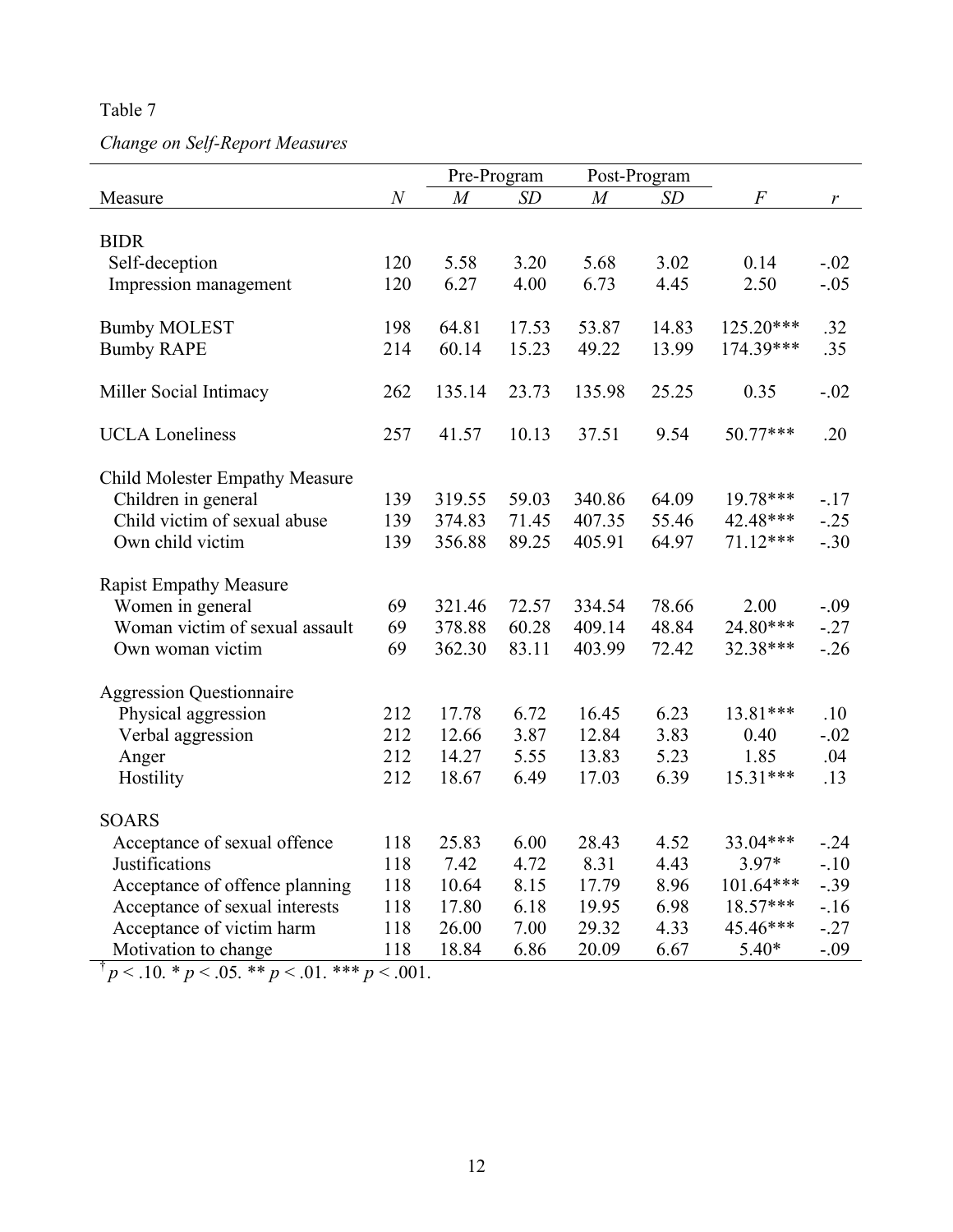## **DISCUSSION**

Almost all of the self-report measures in the NaSOP battery demonstrated good internal consistency in the current sample. Small to medium sized improvement was observed on the dynamic risk assessment instruments and on almost all of the self-report measures over the course of the NaSOP. The improvements on the STABLE-2000 and the VRS:SO suggest that the NaSOP is successfully targeting dynamic risk factors for sexual recidivism. There is evidence that the STABLE-2000 and the VRS:SO are predictive of sexual recidivism (Hanson, 2005; Olver, 2003).

It is less clear, however, how to interpret the improvement on the self-report measures. First, there is the issue of biased responding. Most of the measures were significantly correlated with the BIDR. One interpretation of these findings is that the measures are susceptible to socially desirable responding and, thus, cannot be trusted. An alternative interpretation, however, has recently been presented. Mills and colleagues (Mills & Kroner, 2005, 2006; Mills et al., 2003) have convincingly argued that correlations between a self-report measure and socially desirable responding may occur because both are related to risk and not because the validity of the measure has been compromised by social desirability. Thus, the correlations between social desirability and the measures in the NaSOP battery observed in the current study may not be problematic. A second issue is that most of the self-report measures did not correlate with the risk assessment instruments examined in the current study. The exceptions were the UCLA Loneliness Scale and the Aggression Questionnaire. The UCLA Loneliness Scale was associated with greater risk as measured by the STABLE-2000. The Physical Aggression scale of the Aggression Questionnaire was associated with greater risk as measured by the Static-99 and the SIR-R1.

The finding that self-reported loneliness and physical aggression were correlated with the risk assessment instruments provides support for the concurrent validity of these measures (i.e., that the measures appear to be targeting criminogenic needs). It does not, however, address the predictive validity of these measures (i.e., the extent to which they are related to recidivism). Given that risk assessment instruments do not perfectly predict risk, finding a relationship, or lack thereof, between a self-report measure and a risk measure does not necessarily mean that the measure is similarly related to recidivism. For example, despite the correlation between the UCLA Loneliness scale and the STABLE-2000 found in the current study, researchers have not found the UCLA Loneliness Scale to be predictive of sexual recidivism in prospective studies (Hudson, Wales, Bakker, & Ward, 2002). In contrast, on the Physical Aggression scale of the AG, the findings of the current study and recidivism studies are more consistent. The Aggression Questionnaire's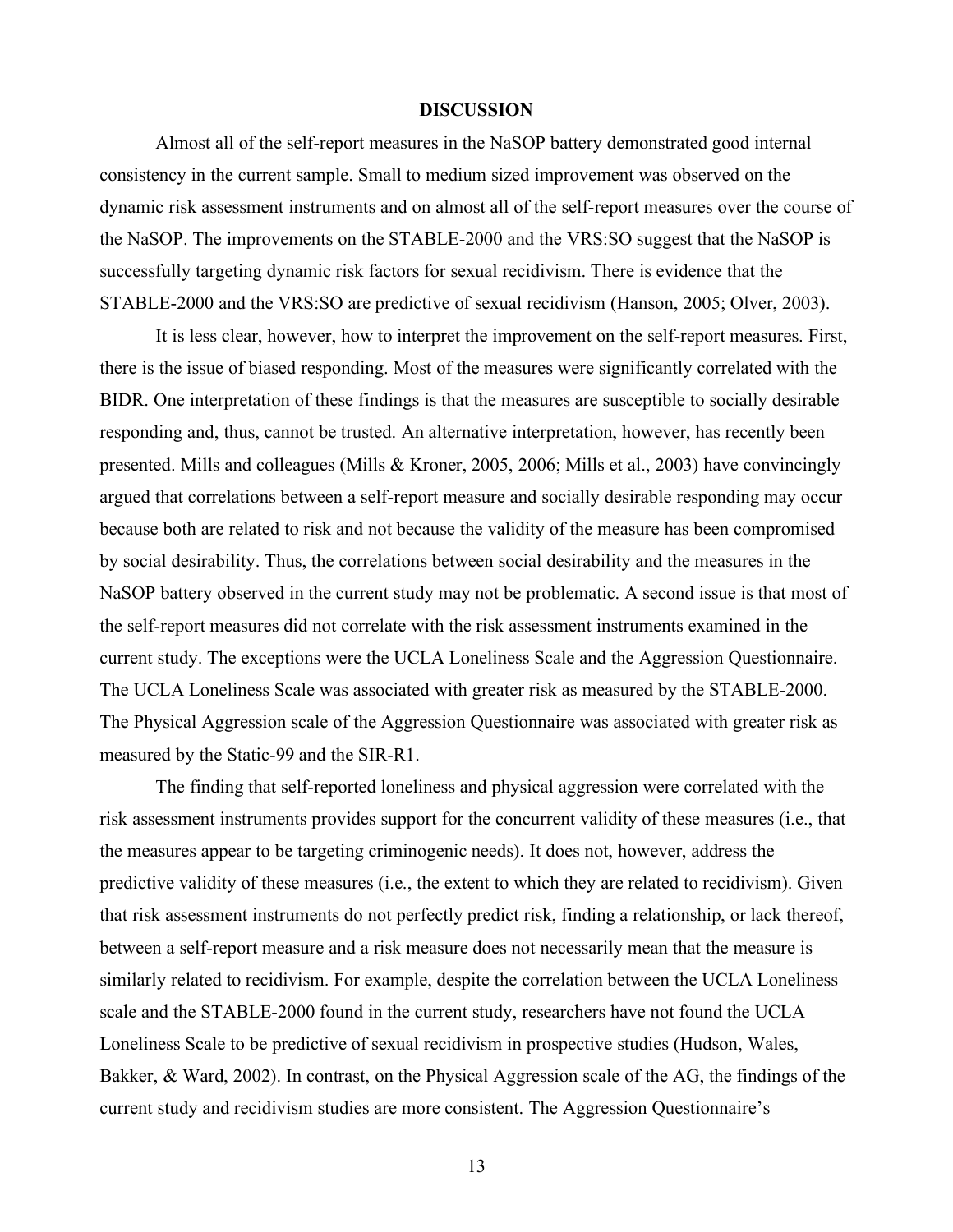predecessor, the Buss-Durkee Hostility Inventory (Buss & Durkee, 1957), has been found to predict recidivism in sexual offenders (e.g., Firestone, Nunes, Moulden, & Bradford, 2005). Thus, examining the concurrent validity of the measures in the current study is informative and useful, but does not provide unequivocal evidence concerning the extent to which the measures tap criminogenic needs for sexual offenders. In addition, even for measures of dynamic risk factors with good predictive validity, there is as yet insufficient evidence that *change* on these factors is associated with actual reductions in recidivism (Hanson & Morton-Bourgon, 2005).

Certain limitations of the current research warrant caution in the interpretation of the results. Data on the assessment battery were available for only a fraction of offenders who participated in the NaSOP. It is unknown whether those participants who went unexamined in the current study differ from those who were examined. As a result, the extent to which the current findings are generalizable to all NaSOP participants is unknown. Even for those participants included in the current research, a few of the measures in the NaSOP could not be examined because sample size was far too small. In addition, the smaller sample size did not allow for analyses by offender type for many of the measures. Whenever possible, however, analyses were performed separately for offenders with child victims and those without; in all cases, the results were virtually identical to those reported above.

The reduced sample size also made it impossible to examine the relationship between the pre-post treatment changes and recidivism. The number of offenders in the sample who had been released was too small and, consequently, the recidivists among them were too few for analysis. We have, however, examined recidivism in a partially overlapping sample of NaSOP in a separate research report (Cortoni & Nunes, 2007).

Perhaps a greater threat to validity was the absence of a comparison group. A more rigorous test of the effectiveness of the program would have included a comparison group (e.g., offenders on a waiting list) who completed the same assessment battery at similar time intervals but did not participate in the program. If greater improvement was observed in the NaSOP participants than in the wait-list group, one could be more confident that the improvement was a result of the program. With the design used in the current study, however, the results are open to alternate explanations. For example, it is possible that the improvement observed was simply the result of the passage of time, repeated testing, or some other factor unrelated to the program itself. Future research should include comparison groups and examine the relationship between change on dynamic risk factors and recidivism in sexual offenders (Hudson et al., 2002).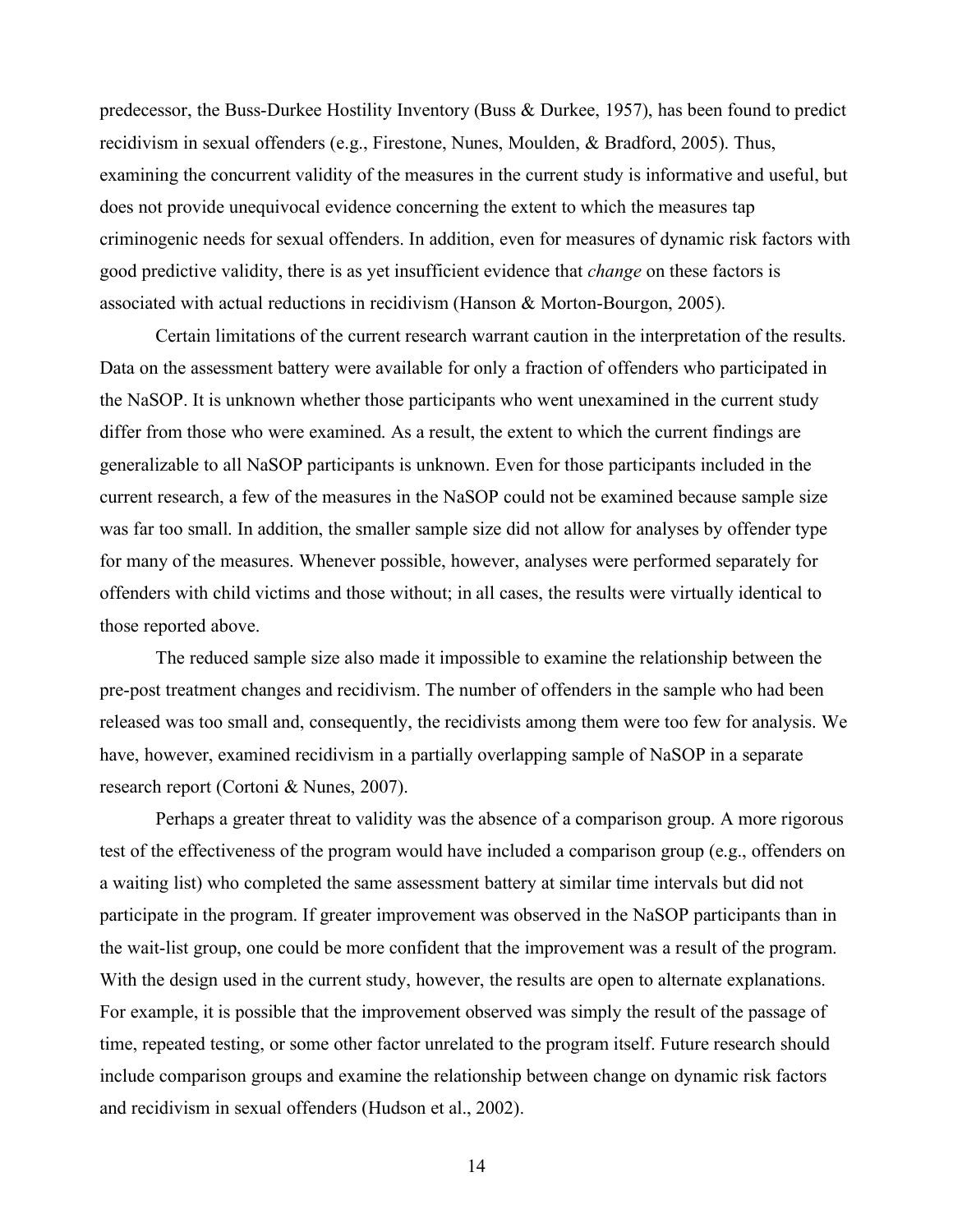Despite these limitations, the results of the current study are encouraging. As in research on other sex offender programs (e.g., Beech, Fisher, & Beckett, 2004; Eastman, 2004) improvement was observed on a number of areas targeted by the program. Positive change was observed on dynamic risk assessment instruments as well as on self-report measures. In combination with the significant reductions in recidivism associated with participation in the NaSOP (Cortoni & Nunes, 2007), the evidence suggests that the NaSOP is an effective program for sexual offenders.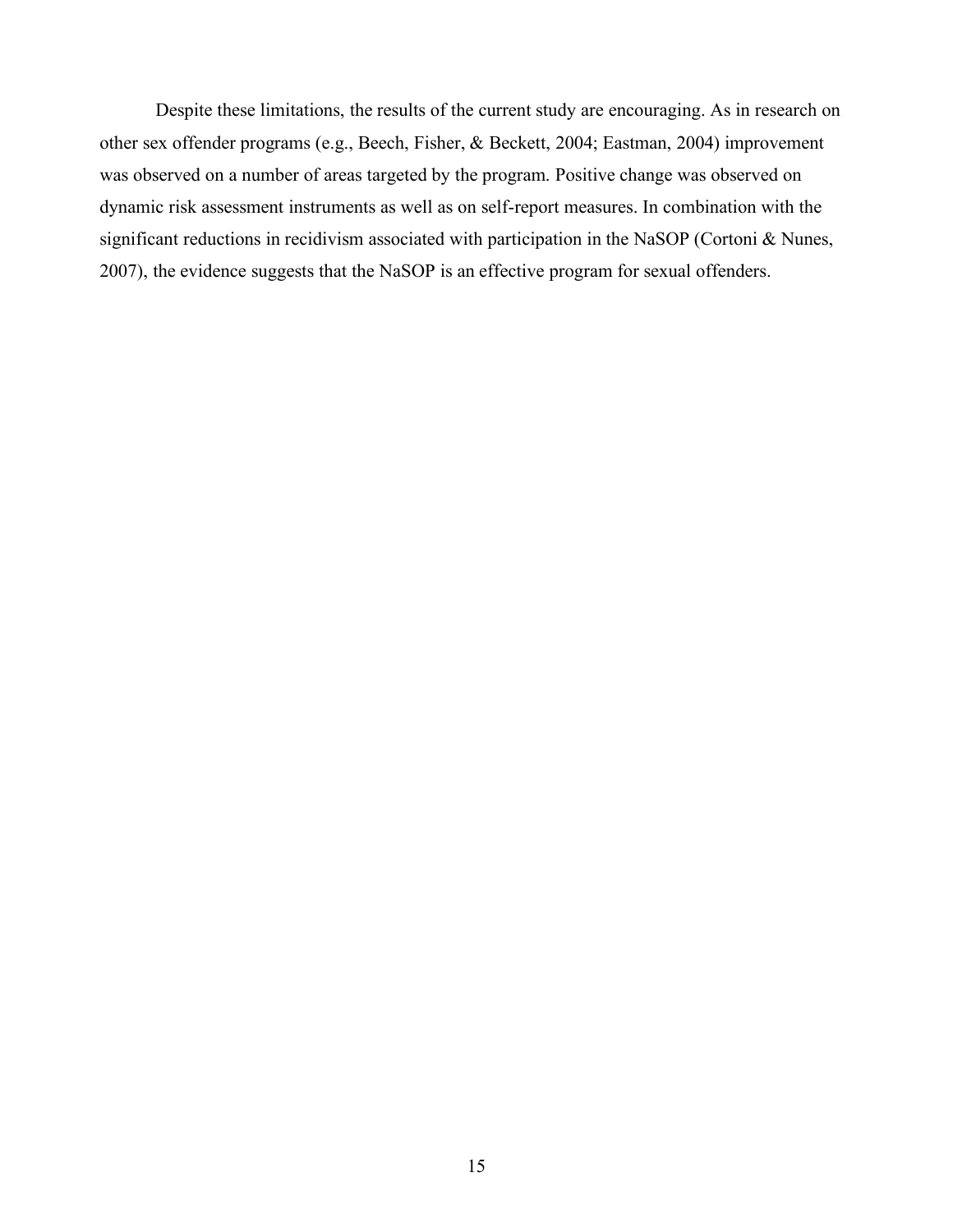## **REFERNCES**

- Beech, A. R., Fisher, D., & Beckett, R. C. (1999). *STEP 3: An evaluation of The Prison Sex Offender Treatment Programme.* U.K. Home Office Occasional Report retrieved March 20, 2006 from http://www.homeoffice.gov.uk/rds/pdfs/occ-step3.pdf.
- Beech, A., Fisher, D., & Bishopp, D. (2004, October). Pre-post change designs. In A. J. R. Harris (Chair), *The future of sex offender treatment outcome research II: The Collaborative Outcome Data committee.* Symposium conducted at the Annual Research and Treatment Conference of the Association for the Treatment of Sexual Abusers, Albuquerque, NM.
- Bumby, K. M. (1996). Assessing the cognitive distortions of child molesters and rapists: Development and validation of the MOLEST and RAPE scales. *Sexual Abuse: A Journal of Research and Treatment, 8,* 37-54.
- Buss, A. H., & Durkee, A. (1957). An inventory for assessing different kinds of hostility. *Journal of Consulting Psychology, 21*, 343-349.
- Buss, A. H., & Perry, M. (1992). The Aggression Questionnaire. *Journal of Personality and Social Psychology, 63,* 452-459.
- Cortoni, F., & Nunes, K.L. (2007). Assessing the effectiveness of the National Sexual Offender Program. Research Report R-183. Ottawa, ON: Correctional Service of Canada.
- Eastman, B. (2004). Assessing the efficacy of treatment for adolescent sex offenders: A cross-over longitudinal study. *The Prison Journal, 84,* 472-485.
- Fernandez, Y. M., Marshall, W. L., Lightbody, S., & O'Sullivan, C. (1999). The Child Molester Empathy Measure: Description and examination of its reliability and validity. *Sexual Abuse: A Journal of Research and Treatment, 11,* 17-31.
- Firestone, P., Nunes, K. L., Moulden, H., Broom, I., & Bradford, J. M. (2005). Hostility and recidivism in sexual offenders. *Archives of Sexual Behavior, 34,* 277-283.
- Gallagher, C. A., Wilson, D. B., Hirschfield, P., Coggeshall, M. B., & MacKenzie, D. L. (1999). A quantitative review of the effects of sex offender treatment on sexual reoffending. *Correctional Management Quarterly, 3(4),* 19-29.
- Hanson, R. K. (2005, June). *The assessment of criminogenic needs of sexual offenders by community supervision officers: Reliability and validity.* Paper presented at the Annual Convention of the Canadian Psychological Association, Montreal, QC.
- Hanson, R. K., Gordon, A., Harris, A. J. R., Marques, J. K., Murphy, W., Quinsey, V. L., & Seto, M. D. (2002). First report of the collaborative outcome data project on the effectiveness of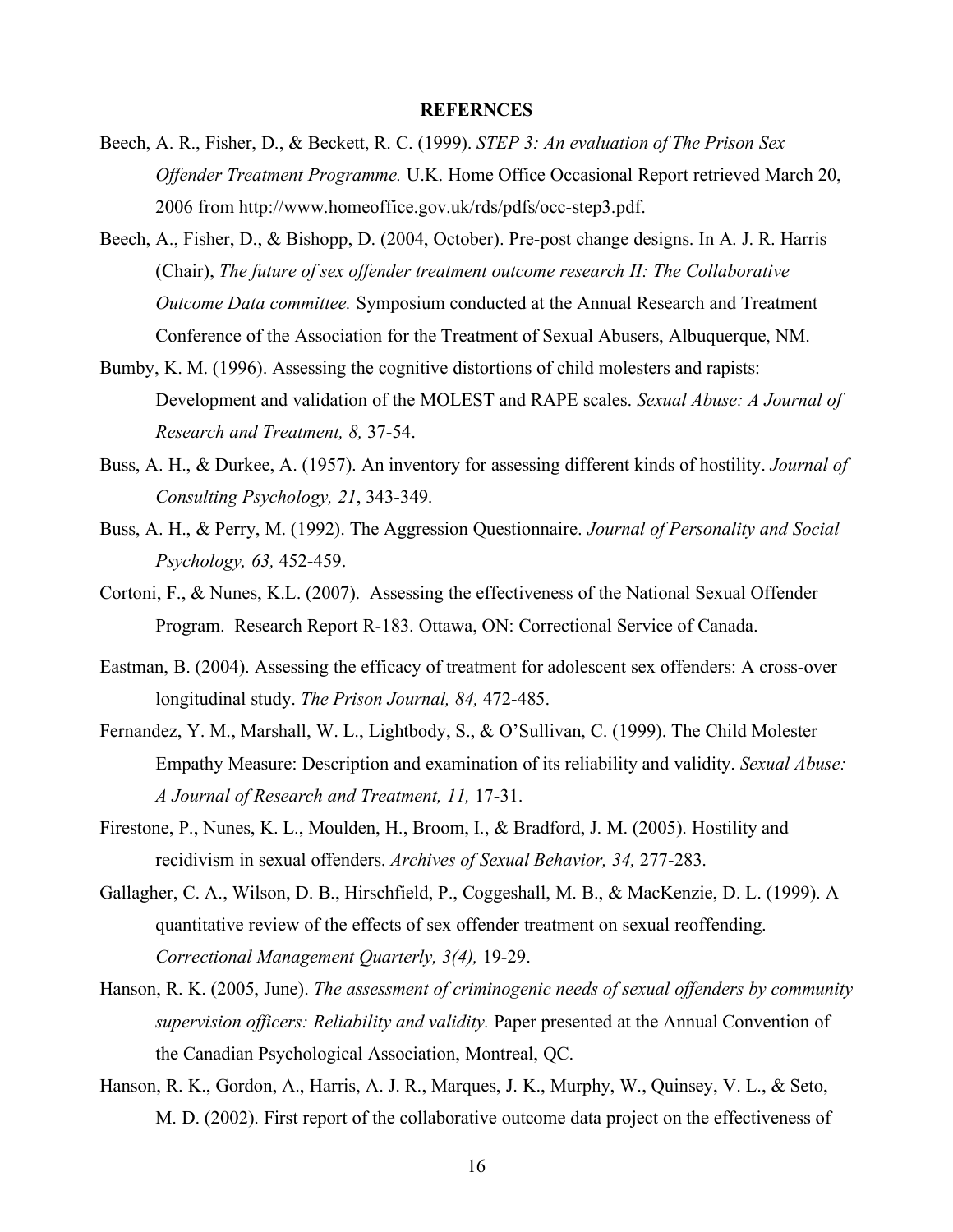psychological treatment for sex offenders. *Sexual Abuse: A Journal of Research and Treatment, 14,* 169-194.

- Hanson, R. K., & Harris, A. J. R. (2000). *STABLE-2000*. Unpublished manuscript. Department of the Solicitor General Canada. Available from the authors: e-mail Andrew Harris at harrisaj@csc-scc.gc.ca.
- Hanson, R. K., & Harris, A. J. R. (2001). A structured approach to evaluation change among sexual offenders. *Sexual Abuse: A Journal of Research and Treatment, 13,* 105-122.
- Hanson, R. K., & Morton-Bourgon, K. (2004). *Predictors of sexual recidivism: An updated metaanalysis*. Ottawa: Public Safety and Emergency Preparedness Canada.
- Hanson, R. K., & Morton-Bourgon, K. (2005). The characteristics of persistent sexual offenders: A meta-analysis of recidivism studies. *Journal of Consulting and Clinical Psychology, 73,* 1154-1163.
- Hanson, R.K. & Thornton, D. (1999). *Static 99: Improving actuarial risk assessment for sex offenders*. (User Report No. 99-02). Ottawa: Corrections Research, Department of the Solicitor General of Canada.
- Hanson, R. K., & Wallace-Capretta, S. (2004). Predictors of criminal recidivism among male batterers. *Psyhcology, Crime, and Law, 10,* 413-427.
- Hudson, S. M., Wales, D. S., Bakker, L., & Ward, T. (2002). Dynamic risk factors: The Kia Marama evaluation. *Sexual Abuse: A Journal of Research and Treatment, 14,* 103-119.
- Lösel, F., & Schmucker, M. (2005). The effectiveness of treatment for sexual offenders: A comprehensive meta-analysis. *Journal of Experimental Criminology, 1,* 117-146.
- Miller, R. S., & Lefcourt, H. M. (1982). The assessment of social intimacy. *Journal of Personality Assessment, 46,* 514-518.
- Mills, J. F., & Kroner, D. G. (2005). An investigation into the relationship between socially desirable responding and offender self-report. *Psychological Services, 2,* 70-80.
- Mills, J. F., & Kroner, D. G. (2006). Impression management and self-report among violent offenders. *Journal of Interpersonal Violence, 21,* 178-192.
- Mills, J. F., Loza, W., & Kroner, D. G. (2003). Predictive validity despite social desirability: Evidence for the robustness of self-report among offenders. *Criminal Behaviour and Mental Health, 13,* 140-150.
- Olver, M. E. (2003). *The development and validation of the Violence Risk Scale: Sex Offender version (VRS:SO) and its relationship to psychopathy and treatment attrition.* Unpublished